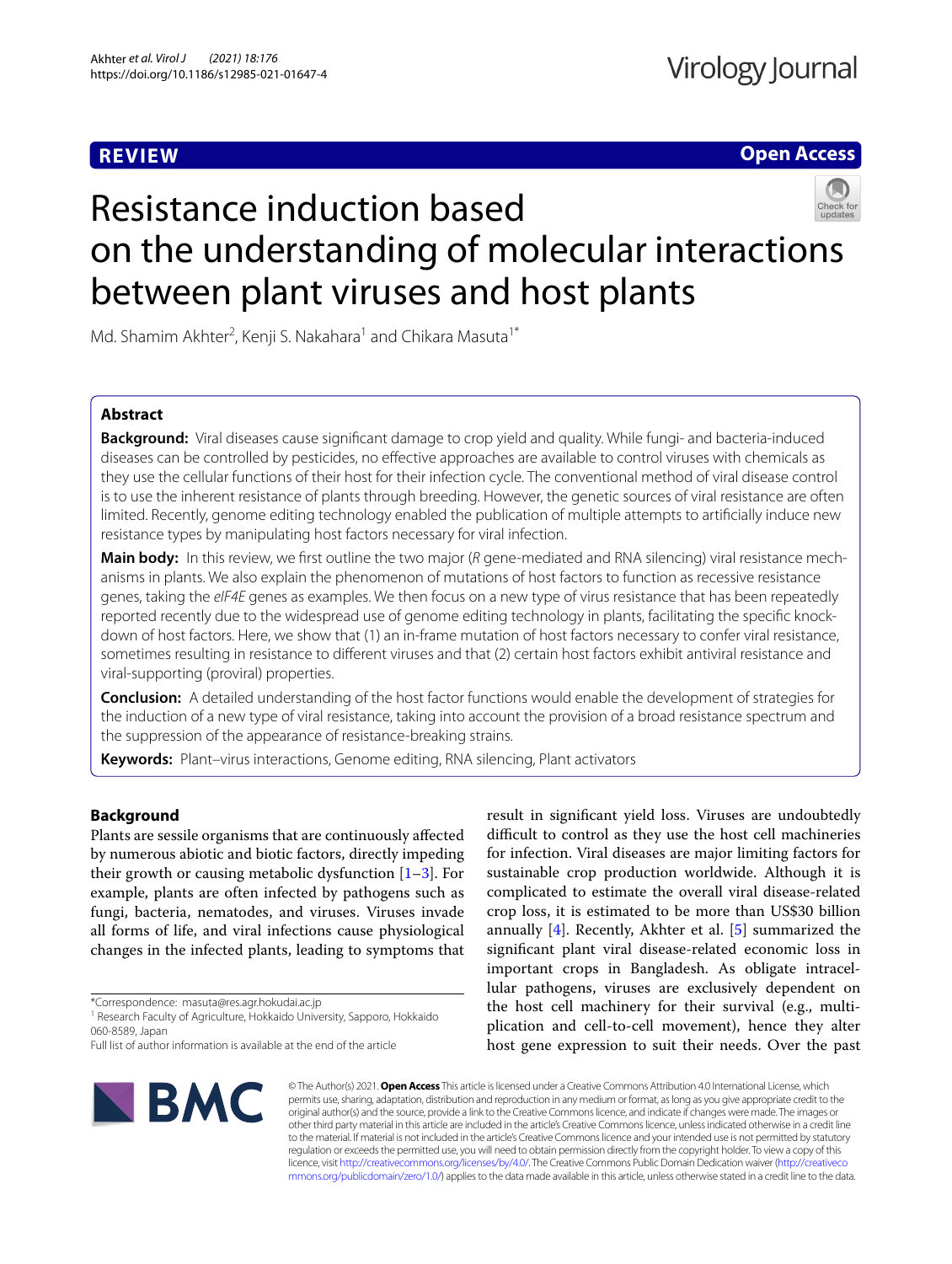decade, remarkable progress has been made in understanding the arms race between plants and viruses at the molecular level that could potentially provide new strategies useful for crop improvement programs. Plants with pinpointed disruption of host factors necessary for viral infection could become highly resistant. In this case, the efect of genetic modifcation on plant growth could be minimized. Furthermore, it might be possible to design plants that do not allow the emergence of resistancebreaking strains. In the following sections, we will outline the known mechanisms of virus resistance in plants, then discuss the newly discovered underlying molecular interactions between the host and viral factors and introduce the possibility of virus resistance induction through modifying plant–virus interaction(s).

#### **Main text**

## **Plant–virus interaction‑related molecular mechanisms** *Historical perspective of molecular plant–virus interactions*

Recently developed techniques in plant virology on RNA silencing, such as virus-induced gene silencing, large-scale genomic analysis, and epigenetic analysis, have enriched the understanding of viral pathogenicity and host responses in antiviral resistance. Plant antiviral activities include *R* gene-mediated resistance, recessive resistance, and antiviral RNA silencing [\[6](#page-7-4), [7\]](#page-7-5). *R* gene-mediated resistance, the most intensively studied resistance mechanism against bacteria and fungi, generally accompanying hypersensitive response (HR), is also efective in viruses.

The *N* gene (*N*), isolated from *Nicotiana glutinosa*, is the first identified virus-related  $R$  gene. The avirulence (Avr) protein recognized by the N protein against tobacco mosaic virus (TMV) is the viral 126-kDa protein (126 k). The molecular interaction between  $N$  and 126 kDa induces HR-based resistance and subsequently systemic acquired resistance (SAR), supporting the gene-for-gene theory [[8,](#page-7-6) [9\]](#page-7-7). When *N*-carrier tobacco plants are infected with TMV, they accumulate salicylic acid (SA), which then induces the expression of the defense-related genes and contributes to the development of SAR in the non-infected parts of the infected plants [[10](#page-7-8)]. Multiple examples for the *R* genes and their corresponding Avr factors and virus-interacting proteins have been reported for diferent plant species (Table  $1$ ). To explain the sequential interactions between hosts and pathogens, Jones and Dangl [\[11](#page-7-9)] proposed the zig-zag model in 2006. In their model, the plant immune system comprises two defense response layers: pathogen-associated molecular pattern (PAMP) triggered immunity (PTI) and efector-triggered immunity (ETI). PTI represents a basic defense mechanism by preventing pathogen invasion in response to specifc structures or proteins associated with the pathogen, defned as the so-called PAMPs or microbe-associated molecular patterns. Plants show susceptibility only when a pathogen successfully achieves both the suppression of the PTI response and the production of its pathogenic efectors. ETI, the second level of the defense response, is triggered when the R gene products directly or indirectly detect the presence of specifc efectors. Consequently, an efective ETI would keep plants resistant but insufficient ETI could lead to disease establishment (susceptibility). To explain host–pathogen interactions in *R* gene-mediated resistance, the guard hypothesis and the decoy model have been proposed in multiple pathosystems [[11–](#page-7-9)[13](#page-7-10)]. Due to the intracellular parasitic viral nature, which absolutely requires a live host cell machinery, any common fungal and bacterial resistance model would not ft viral resistance. Pattern recognition receptors (PRR), which serve as a major defense element by triggering the frst layer of resistance  $[14]$  $[14]$ , cannot play a role in fighting against plant viruses as viruses do not express extracellular PAMPs. However, in the modifed zig-zag model [[15](#page-7-12)], RNA silencing is regarded as a major antiviral mechanism for PTI and viral RNA silencing suppressors (RSSs) are regarded as efectors to overcome host RNA silencing. RSSs are then recognized by ETI as a virulence proteins [[15\]](#page-7-12).

Recessive resistance is often due to modifcations in a certain gene, encoding a host factor critical for viral infection [[36\]](#page-8-0). Recessive resistance might sometimes be provided by a defciency in a negative regulator for plant defense. For example, several defcient genes of the eukaryotic translation initiation factor (eIF) 4E, eIF4G, and their isoforms are the most widely exploited recessive resistance genes in various plant species and are indeed efective against a subset of viral species [[37](#page-8-1)]. High throughput sequence and genome editing technologies greatly contributed to enhancing plant genetic resources for breeding in various crop species. Multiple recessive resistance genes have been identifed in various plant–virus interactions (Table [2](#page-3-0)).

As viruses are intracellular parasites containing either RNA or DNA genomes in a virion, RNA silencing is considered a major antiviral mechanism [[15,](#page-7-12) [66\]](#page-9-0). Successful antiviral RNA silencing results in the degradation of the viral genome at the initial infection site [[67](#page-9-1)]. In addition, several other viral resistance mechanisms have also been reported. These include mechanisms related to the ubiquitin–proteasome machinery, autophagy, and DNA methylation [[29,](#page-8-2) [68,](#page-9-2) [69\]](#page-9-3). One interesting example is a tobacco calmodulin-like protein, rgs-CaM, leading to the autophagy-mediated degradation of viral RSSs [[70](#page-9-4)[–72](#page-9-5)].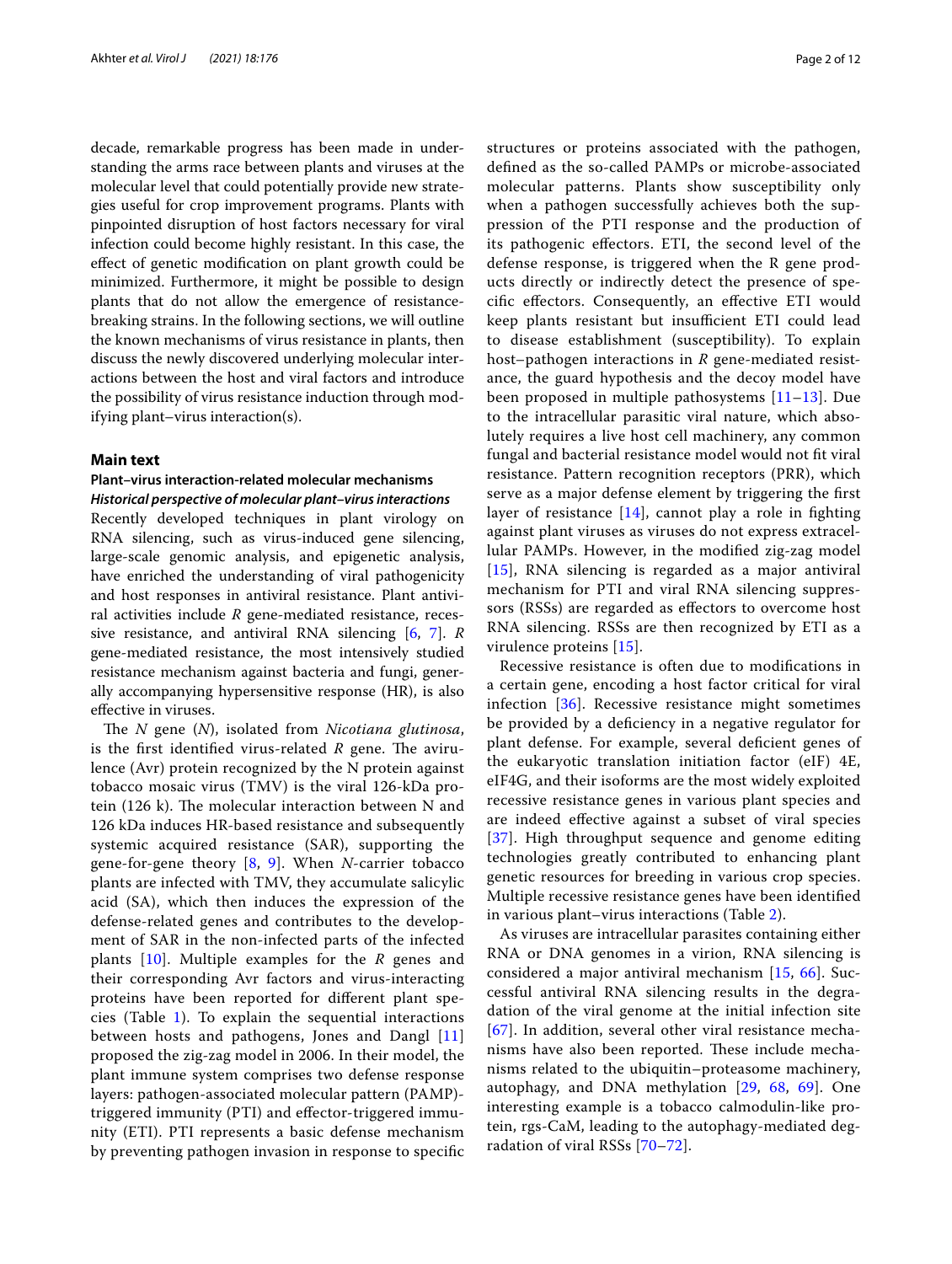| Page 3 0 |  |
|----------|--|
|          |  |

| <b>Virus<sup>a</sup></b>       | Avr or viral<br>protein inducing<br>resistanceb | <b>Host Plant</b>    | <b>Resistant gene</b>   | <b>Resistant protein</b>   | Type of resistance <sup>c</sup>      | <b>References</b> |
|--------------------------------|-------------------------------------------------|----------------------|-------------------------|----------------------------|--------------------------------------|-------------------|
| <b>TCV</b>                     | CP                                              | Arabidopsis thaliana | <b>HRT</b>              | CC-NB-LRR                  | <b>HR</b>                            | [16]              |
| CMV                            | CP                                              | A. thaliana          | RCY1                    | <b>CC-NB-LRR</b>           | <b>HR</b>                            | [17]              |
| PIAMV                          | $(-)$                                           | A. thaliana          | JAX1                    | Jacalin-like lectin        | Blocking RNA accu-<br>mulation       | $[18]$            |
| <b>PVX</b>                     | RdRP                                            | A. thaliana          | JAX1                    | Jacalin Family             | <b>Blocking systemic</b><br>movement | $[19]$            |
| TEV                            | $(-)$                                           | A. thaliana          | RTM3                    | MATH-containing<br>protein | Systemic resistance                  | $[20]$            |
| CaMV                           | P1                                              | A. thaliana          | CAR1                    | Not identified             | <b>HR</b>                            | [21]              |
| TuMV                           | UN                                              | Brassica compestris  | BcTUR3                  | TIR-NB-LRR                 | Systemic resistance                  | $[22]$            |
| TuMV                           | UN                                              | <b>B.</b> compestris | TuRB07                  | CC-NB-LRR                  | Extreme resistance                   | $[23]$            |
| <b>TMV</b>                     | CP                                              | Capsicum annuum      | L locus                 | CC-NB-LRR                  | <b>HR</b>                            | $[24]$            |
| PRSV                           | $(-)$                                           | Cucumis melo         | Prv (Muti alleles)      | TIR-NB-LRR                 | <b>HR</b>                            | $[25]$            |
| PepMMoV, PepSMV,<br><b>PVY</b> | RdRp                                            | C. annuum            | Prv4                    | CC-NB-LRR                  | <b>HR</b>                            | [26]              |
| <b>CLRDV</b>                   | Po                                              | Gossypium hirsutum   | cbd                     | TIR-NB-LRR                 | <b>HR</b>                            | $[27]$            |
| CABMV, TuYV, PLRV              | Po                                              | Nicotiana glutinosa  | RPO <sub>1</sub>        | NB-LRR                     | <b>HR</b>                            | [28]              |
| <b>ToYLCV</b>                  | V1 and C3                                       | Solanum chilense     | Ty1/Ty3 (Multi allelle) | <b>RDR</b>                 | RNA silencing                        | $[29]$            |
| <b>ToYLCV</b>                  | Rep/C1                                          | S. habrochites       | T <sub>V</sub> 2        | CC-NB-LRR                  | <b>HR</b>                            | $[30]$            |
| <b>TSWV</b>                    | <b>NSm</b>                                      | S. lycopersicum      | 5w5b                    | NB-ARC-LRR                 | <b>HR</b>                            | $[31]$            |
| <b>TSWV</b>                    | <b>NSm</b>                                      | N. alata             | <b>RTSW</b>             | CC-NB-LRR                  | <b>HR</b>                            | $[32]$            |
| <b>PVX</b>                     | CP                                              | S. tuberosum         | Rx1                     | CC-NB-LRR                  | Translation arrest                   | $[33]$            |
| <b>PVY</b>                     | CP                                              | S. stoloniferum      | Rysto                   | TIR-NB-LRR                 | <b>HR</b>                            | $[34]$            |
| MYMV, BCMV                     | $(-)$                                           | Vigna mungo          | CYR1                    | CC-NB-LRR                  | <b>HR</b>                            | $[35]$            |

<span id="page-2-0"></span>

|  | <b>Table 1</b> Dominant plant virus resistance genes in different host plant species and Avr/viral proteins inducing resistance |  |  |  |  |  |
|--|---------------------------------------------------------------------------------------------------------------------------------|--|--|--|--|--|
|--|---------------------------------------------------------------------------------------------------------------------------------|--|--|--|--|--|

<sup>a</sup> TCV, turnip crinkle virus; CMV, cucumber mosaic virus; PIAMV, plantago asiatica mosaic virus; PVX, potato virus X; TEV, tobacco etch virus; CaMV, cauliflower mosaic virus; TuMV, turnip mosaic virus; TMV, tobacco mosaic virus; PRSV, papaya ringspot virus; PepMMoV, pepper mild mottle virus; PepSMV, pepper severe mosaic virus; PVY, potato virus Y; CLRDV, cotton leaf roll dwarf virus; CABMV, cucurbit aphid borne mosaic virus; YLRV, potato leaf roll virus; ToYLCV, tomato yellow leaf curl virus; TSWV, tomato spotted wilt virus; MYMV, mungbean yellow mosaic virus; BCMV, bean common mosaic virus

**b** Proteins that can bind to R proteins either directly or indirectly. CP, coat protein; RdRP, RNA-dependent RNA polymerase; Po, suppressor of RNA silencing; V1, coat protein of ToYLCV; C1, replication associated protein; C3, replication enhancer protein; Nsm, Non-structural movement protein; (–), Not reported

<sup>c</sup> HR, hypersensitive response

## **Resistance conferred by the interactions between R genes and plant viruses**

Host *R* genes typically induce race-specific resistance in response to the *Avr* genes of pathogens [[73](#page-9-6), [74](#page-9-7)]. When plant–virus interactions occur in a single cell, an *R* gene triggers an HR response, a form of programmed cell death that rapidly kills infected cells and restricts the viral invasion. HR is generally associated with various molecular events: the activation and expression of salicylic (SA), jasmonic acid (JA), mitogen-activated protein kinase signaling, calcium ion infux, callose deposition at the plasmodesmata, membrane permeability modifcation, pathogenesis-related (PR) protein expression, and immediate accumulation of reactive oxygen species (ROS) and nitric oxide (NO)  $[75, 76]$  $[75, 76]$  $[75, 76]$ . The majority of the *R* genes encode nucleotide-binding (NB) and leucine-rich-repeat (LRR) domains but the Avr proteins do not share any common structure  $[11]$  $[11]$ . For the NB-LRR proteins, three domains consist of the center nucleotide-binding site (NBS), an LRR at the C terminal end, and a coiled-coil or Toll and human interleukin receptor (TIR) domain at the N-terminus  $[77]$  $[77]$ . The NBS domain also contains the Apaf-1/R protein/CED4 (ARC) domain, thought to be a molecular switch regulating R protein activation through ATP hydrolysis-related signal transduction  $[78-81]$  $[78-81]$  $[78-81]$ . The N-terminus displays an important role in the specifc interaction with an Avr factor  $[78]$ . The NB-LRR-mediated Avr efector recognition, initiating the downstream defense responses, could occur both directly, and indirectly mediated by cellular cofactors.

#### **Resistance conferred by antiviral RNA silencing**

RNA silencing, also known as RNA interference (RNAi) or post-transcriptional gene silencing, is a host plant counter-defense against virus-derived double-stranded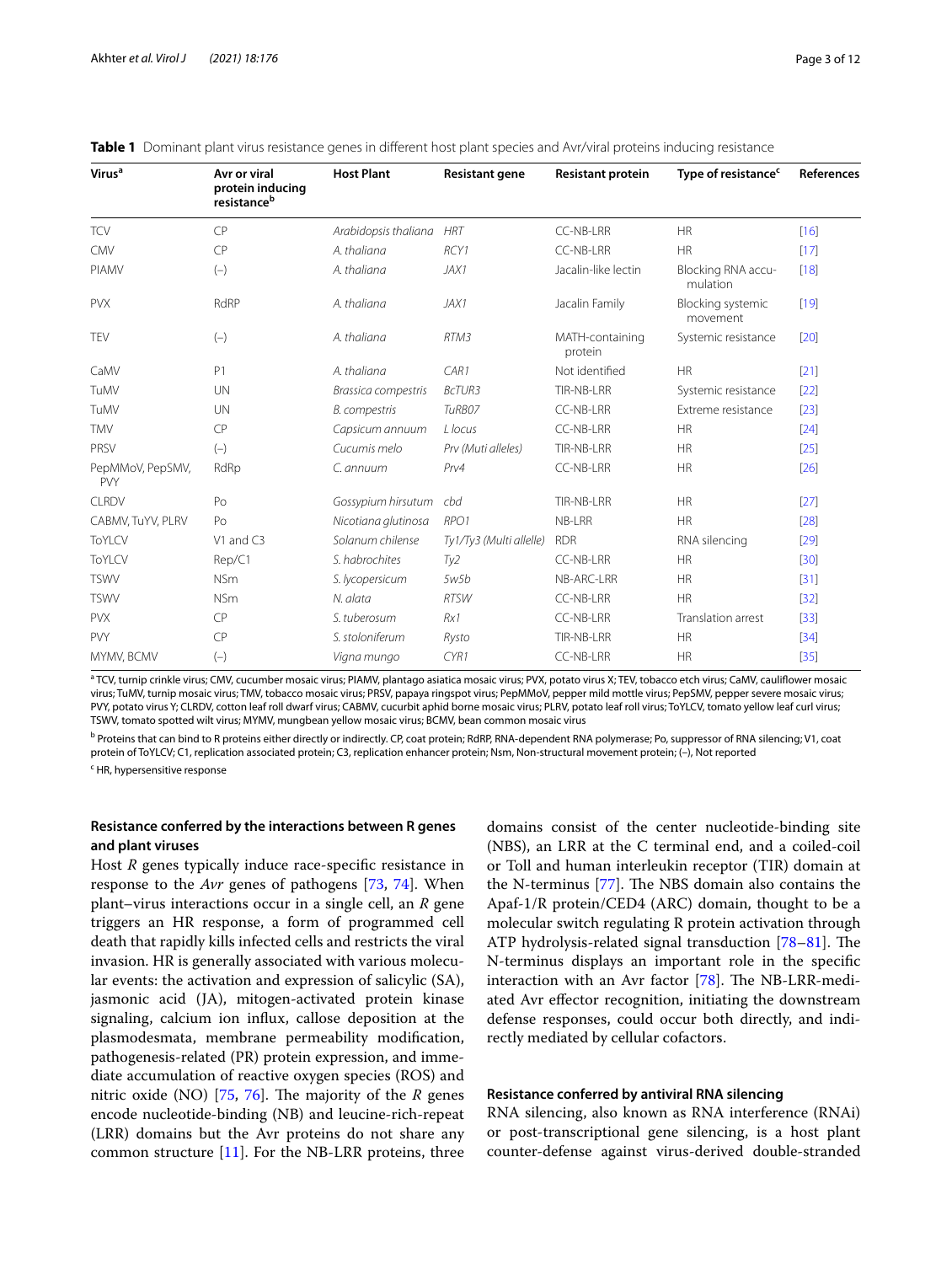| <b>Virus<sup>a</sup></b>                | Viral protein<br>involved in<br>resisance <sup>b</sup> | <b>Host plant</b>                                                                                                | Gene/Locus               | <b>Remarks</b>                                                                    | <b>References</b> |
|-----------------------------------------|--------------------------------------------------------|------------------------------------------------------------------------------------------------------------------|--------------------------|-----------------------------------------------------------------------------------|-------------------|
| <b>BCMV</b>                             | VPg                                                    | Phaseolus vulgaris                                                                                               | bc3                      | elF 4E (mutagenesis)                                                              | $[38]$            |
| <b>CIYVV</b>                            | Vpq                                                    | Pisium sativum                                                                                                   | cyv1/cyv2                | elF4E (mutagenesis)                                                               | $[39]$            |
| TEV &PVY                                | VPg                                                    | Capsicum spp.                                                                                                    | pvr1/pvr2                | elF4E (mutagenesis)                                                               | [40]              |
| RYMoV                                   | Unknown                                                | Oryza sativa                                                                                                     | rymv2                    | CPR5 homolog                                                                      | $[41]$            |
| <b>BCMV</b>                             | Unknown                                                | P. vulgaris                                                                                                      | bc3                      | elF4E                                                                             | $[42]$            |
| BaMMV                                   | VPg                                                    | Hordeum vulgare                                                                                                  | rym7                     | elF(iso)4E                                                                        | $[43]$            |
| TuMV                                    | Unknown                                                | Brasssica juncea                                                                                                 | retr03                   | Mutation of elF2BB                                                                | $[44]$            |
| PIAMV                                   | TGB2, TGB3                                             | Arabidopsis thaliana                                                                                             | $\overline{\phantom{a}}$ | Mutation of nCBP                                                                  | $[45]$            |
| CBSV and UCBSV                          | VPg                                                    | Manihot esculenta                                                                                                | ?                        | Mutation of 4E (eIF4E) and nCBP                                                   | $[46]$            |
| PVY                                     | VPg                                                    | Nicotina tabacum                                                                                                 | va                       | elF4E (iso)                                                                       | $[47]$            |
| YoMV, ToMV, TMV,<br><b>TMGMV, PMMoV</b> |                                                        | Nicotiana spp., Solanum lycopersi-<br>cum, C. annuum, O. sativa                                                  | TOM1; TOM3               | EMS mutagenesis                                                                   | [37, 48]          |
| PepLCIV, PepLCAV                        |                                                        | C. annuum                                                                                                        | pepy1                    | Silencing of CaPelota                                                             | $[49]$            |
| ToMV, YoMV                              |                                                        | A. thaliana, N. tabacum                                                                                          | ARL8                     | Simultaneous mutation of ARL8a<br>and ARL8b by T-DNA insertion                    | [37, 50]          |
| TuMV, PPV                               |                                                        | A. thaliana, N. tabacum, Zea mays,<br>O. sativa, Mesembryanthemum<br>crystallinum                                | DBP1                     | T-DNA mutant                                                                      | $[51]$            |
| WMV, PPV, BaMV                          |                                                        | S. lycopersicum, S. tuerosum, Populus<br>trichocarpa, Sorghum bicolor, O.<br>sativa, Tritichum aestivum, Z. mays | cPGK                     | Natural resistance gene, rwm1<br>in Arabibopsis thaliana CVI-0<br>ecotype         | [37, 52, 53]      |
| PIAMV, PVX, AltMV                       |                                                        | A. thaliana, O. sativa, S. lycopersicum                                                                          | EXA1                     | EMS mutagenesis                                                                   | $[54]$            |
| TuMV                                    |                                                        | A. thaliana, P. sativum, N. bentha-<br>miana                                                                     | PVIP1, PVIP2             | Knockdown mutant of each PVIP                                                     | $[55]$            |
| GFPV, CaMV                              |                                                        | A. thaliana                                                                                                      |                          | PDLP1, PDLP2, PDLP3 Triple mutant of PDLP1, PDLP2 and<br>PDLP3 by T-DNA insertion | $[56]$            |
| TuMV                                    |                                                        | A. thaliana                                                                                                      | PCaP1                    | T-DNA mutant                                                                      | $[57]$            |
| CaLCuV, TVCV, TuMV                      |                                                        | A. thaliana                                                                                                      | SYTA                     | T-DNA mutant                                                                      | [58, 59]          |
| TuMV                                    |                                                        | A. thaliana                                                                                                      | Sec24a                   | <b>EMS-induced mutant</b>                                                         | [60]              |
| <b>TSWV</b>                             |                                                        | A. thaliana                                                                                                      | RHD3                     | T-DNA mutant                                                                      | [61]              |
| BaYMV, BaMMV                            |                                                        | All plant species                                                                                                | PDIL5-1                  | Natural resistance gene, rwm11<br>in barley                                       | [62]              |
| TuMV                                    |                                                        | All plant species                                                                                                | IRE <sub>1</sub>         | Double mutation of IRE1a and<br>IRE1b by T-DNA insertion                          | [63]              |
| TuMV, PVX                               |                                                        | All plant species                                                                                                | bZIP60                   | T-DNA mutant                                                                      | [37, 64]          |
| <b>CMV</b>                              |                                                        | A. thaliana                                                                                                      | HAT1, HAT2, HAT3         | Triple mutant by the HAT genes                                                    | [65]              |

<span id="page-3-0"></span>**Table 2** Recessive reistance genes against plant viruses and viral proteins involved in resistance in diferent host plant species

<sup>a</sup> Abbriviations are explained in Table [1](#page-2-0)

 $^{\rm b}$  Viral proteins, which are involved in the resistance associated with eIF4E family proteins, are shown

(ds) RNA  $[82-84]$  $[82-84]$  $[82-84]$ . In the plant–virus interactions, the most common host defense against viruses is considered to be RNA silencing. Antiviral RNA silencing is triggered by viral dsRNA generated either by replication intermediates or by secondary intramolecular RNA folding (hairpin) in the host cells [[85,](#page-9-15) [86](#page-9-16)]. In these cells, the viral dsRNAs are cleaved by Dicer-like (DCL) enzymes into virus-induced small RNAs (vsRNAs) [[87](#page-9-17)]. vsRNAs are then incorporated into the RNA-induced silencing complex and guide Argonaute (AGO) proteins to the targeted RNA for degradation or translational arrest [[88\]](#page-9-18). vsRNA, as the antiviral RNA silencing signal, is subjected to the secondary amplifcation of sRNAs by RNA-dependent RNA polymerase (RDR) 6 and transferred through the plasmodesmata and phloem, inducing systemic viral defense [[67\]](#page-9-1). DNA viruses are also subjected to antiviral RNA silencing [\[89\]](#page-9-19). In the co-evolutionary plant–virus interaction context, viruses might have acquired counter-defense mechanisms by suppressing host antiviral silencing [\[87](#page-9-17)]. To date, a considerable number of viral RSSs have been already reported [[90](#page-9-20)]. Increasing evidence shows that plants have actually evolved certain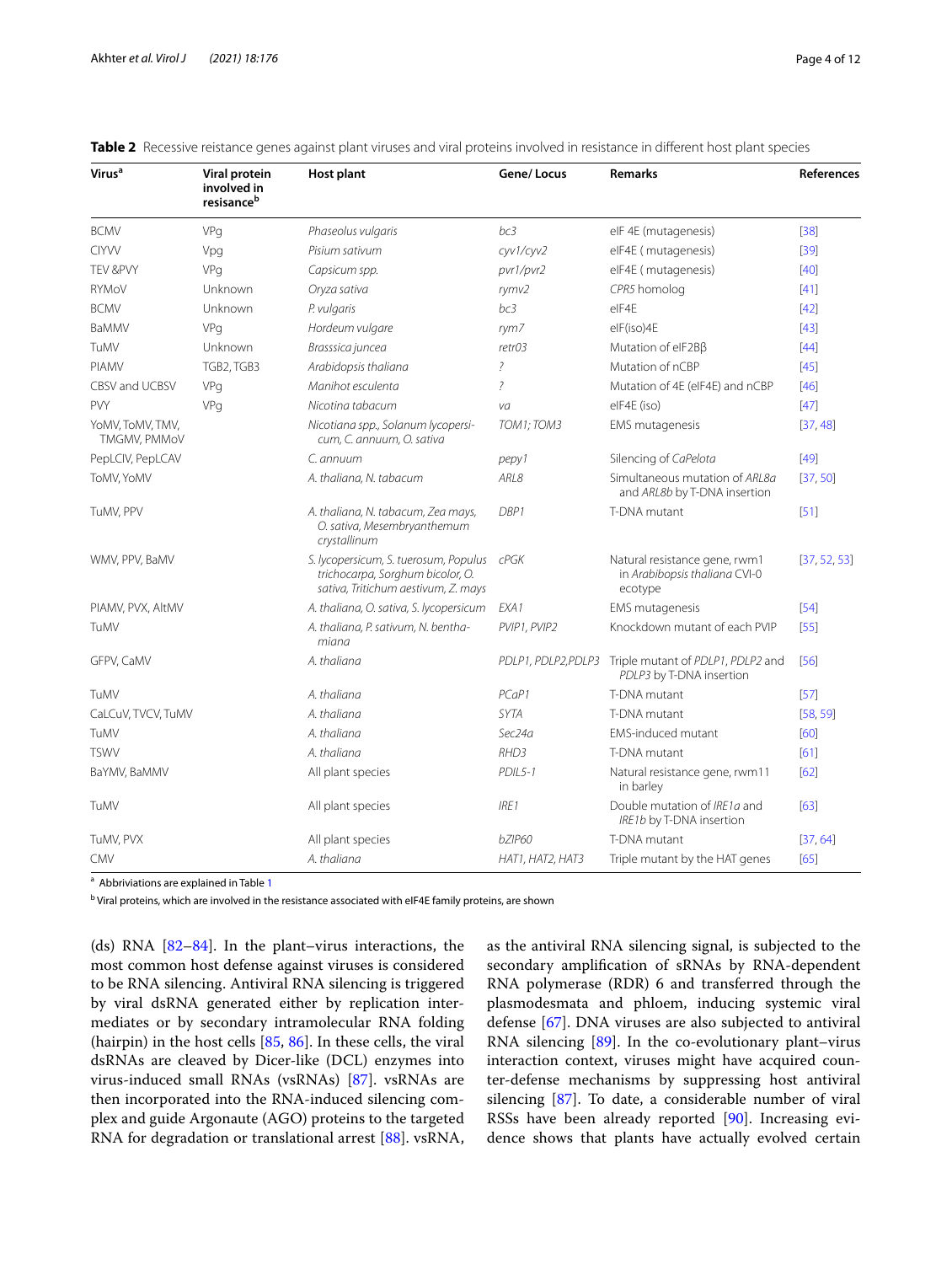mechanisms to fght viral RSSs, regarded as countercounter-defense responses in the molecular arms race [[88\]](#page-9-18). Based on the understanding of the RNA silencing mechanisms, we can practically make exogenous applications of viral dsRNA and siRNA for disease protection [[91\]](#page-9-25). Even virus resistance in a transgenic plant expressing a viral sequence is operated by RNA silencing. For example, the coat protein (CP)-mediated transgenic papaya resistance against papaya ringspot virus through RNA silencing is one of the success stories in commercial application [\[92\]](#page-9-26). Exogenous tomato spotted wilt virus (TSWV)-derived dsRNA application for virus resistance induction in tobacco indicates a promising prospect of spray-induced gene silencing for plant–virus interactions [[93\]](#page-9-27).

## **Resistance conferred by natural variants and manipulation of host susceptible factors for virus infection**

Due to their intracellular parasitic nature, viruses are dependent on the host cellular mechanisms for their survival. After the viral entry into the plant cells, the viral genome is released from the capsid, then viral proteins are translated. Due to a limited number of viral-encoded genes, viruses require numerous host factors to pursue a successful infection cycle consisting of replication, transcription, and translation, as well as cell-to-cell and long-distance movement  $[94]$  $[94]$ . The absence or modification of a host factor necessary for the virus infection cycle is regarded as an efficient defense approach and is considered a form of passive resistance. Such passive resistance generally exhibits recessive inheritance. For example, eIF4E is a key player in the translation initiation by recruiting messenger RNAs to the ribosomal complex and has been repeatedly identifed as an essential host factor for viral infection [\[94](#page-9-28)]. Natural variation of eIF4E can confer resistance to crops against potyviruses; the modifcation of host factors could thus be a common target to develop resistant varieties  $[95-97]$  $[95-97]$  $[95-97]$ . The known recessive resistance genes are summarized in Table [2](#page-3-0).

# **Manipulation of host factors confer viral resistance** *How to manipulate host factors: lessons*

## *from the manipulation of eIF4E family genes*

Until the development of genome editing techniques, site-directed mutagenesis had not been available in plants. T-DNA insertion lines and chemical mutagenbased, such as ethyl methanesulfonate (EMS), random mutagenesis had been an alternative. We present an example of how *eIF4E* family gene mutations lead to virus resistance. Among fve eIF4E family members (eIF4E, eIF4E1b, eIF4E1c, eIF (iso) 4E, and the novel cap-binding protein [nCBP]) in *Arabidopsis thaliana*, eIF4E, and eIF (iso) 4E are reportedly involved in potyvirus infection [[98\]](#page-9-31). In the inoculation tests using the homozygotes of the null alleles, clover yellow vein virus (ClYVV) was found to use eIF4E while turnip mosaic virus (TuMV) uses eIF(iso)4E [\[99](#page-9-32)]. Resistance-breaking isolates of TuMV could infect the plant with a single null allele of *eIF4E* or *eIF (iso) 4E* as these isolates could use both eIF4E and eIF (iso) 4E [[100\]](#page-9-33). Although *eIF4E* and *eIF(iso)4E* double mutants are not produced due to their fatality, Bastet et al. [[100](#page-9-33)] produced an alternative resistant plant to the resistance-breaking TuMV strains by pyramiding the null allele of *eIF(iso)4E* and the base-edited allele of *eIF4E*, mimicking the *eIF4E* resistance allele in pea.

Until recently, nCBP, another eIF4E isoform that is genetically distant to eIF4E and eIF(iso)4E, was not a susceptible factor for viral infection. However, viruses distinct from potyviruses reportedly use nCBP [[45,](#page-8-22) [46](#page-8-23)]. T-DNA insertion lines for the *nCBP* of *A. thaliana* were impaired in the cell-to-cell movement of plantago asiatica mosaic virus, a member of the genus *Potexvirus*, by inhibiting the expression of the viral movement protein [[100\]](#page-9-33). In cassava plants, the *eIF4E* family consists of fve members (*eIF4E*, two *eIF(iso)4Es*, and two *nCBPs*). Cassava brown streak virus and Ugandan cassava brown streak virus, members of the genus *Ipomovirus*, are the causal agents of the cassava brown streak disease. The viral genome-linked proteins (VPg) of these viruses have a higher afnity to nCBPs than eIF4E and eIF(iso)4E. Simultaneous CRISPR/Cas9-mediated genome editing of two *nCBPs* genes reduced the susceptibility to these viruses in cassava and the severity of symptoms caused by these viruses [[46](#page-8-23)].

## *Natural variation and in‑frame deletion of eIF4E1 outstrip the null allele for viral resistance in tomato*

Creating a null allele of a susceptible factor to a virus represents the risk of a potentially detrimental efect on plant growth if the given factor is also essential for the plant. However, for functionally redundant factors, emerging resistance-breaking viruses represent another risk, potentially switching the factor in use from a null to a redundant allele. Moreover, in terms of conferring antiviral resistance, the functional alleles of *eIF4E1* carrying non-synonymous base substitutions or a small in-frame deletion reportedly outstripped the null allele in tomato plants [\[101](#page-9-34), [102\]](#page-9-35). Tomato exhibits two *eIF4Es*, *eIF4E1* and *eIF4E2*, *eIF(iso)4E*, and *nCBP*. The natural *eIF4E1* allele, *pot1*, isolated from a wild tomato relative (*Solanum habrochaites*), reportedly exhibits a wider resistance spectrum against potato virus Y and tobacco etch virus strains than the corresponding null allele. The null allele was obtained by the TILLING approach with EMSmediated randomly mutated tomato plants [\[103](#page-9-36)]. Further analysis demonstrated that the wider resistance spectrum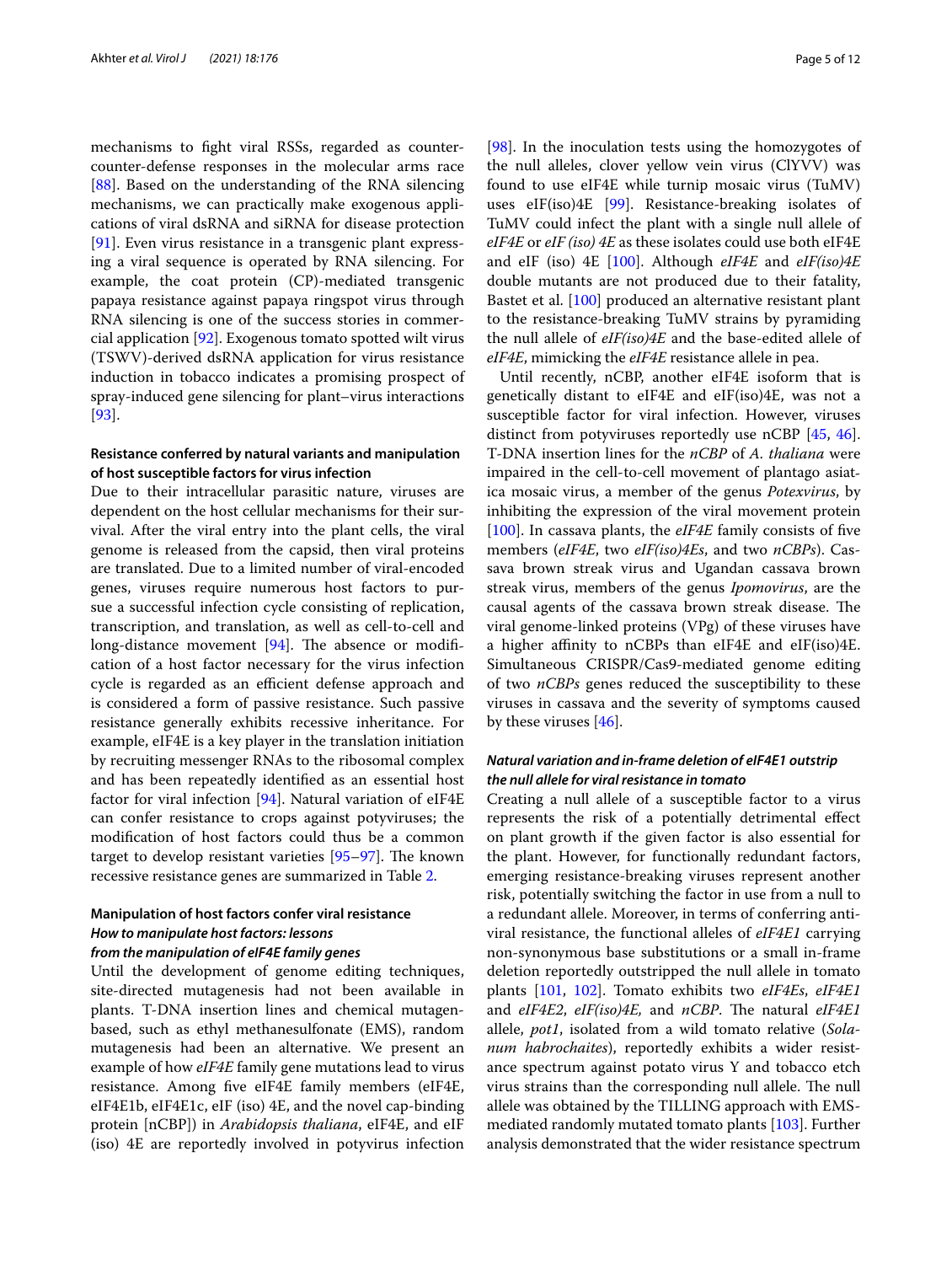by *pot1* was comparable to that by an *eIF4E1* and *eIF4E2* double mutant, suggesting that pot1 lacks the function to support viral infection but can compete with eIF4E2 or inhibit its interaction with viruses  $[102]$  $[102]$  $[102]$ . The growth defect observed in the double mutant demonstrates the additional usefulness of *pot1* in tomato production.

Recently, we edited *eIF4E1* by CRISPR/Cas9 and obtained three alleles, including a nucleotide insertion (*1INS*) and nine nucleotide deletion (*9DEL*) within the eIF4E1 protein coding region [\[101](#page-9-34)]. *1INS*, containing a frameshift, is considered to be a null allele, and its homozygote showed resistance to the N strain of potato virus (PVY<sup>N</sup>). *9DEL* would be a functional allele though it lacks three amino acids. The fact that no signifcant resistance to PVYN was observed in the *9DEL* homozygotes indicates that 9DEL retains some function at least partially in PVY<sup>N</sup> infection. Unexpectedly, the *9DEL* homozygote but not *1INS* showed partial resistance to cucumber mosaic virus (CMV), suggesting that the modifed function of 9DEL could interfere with CMV infection. Considering the above observations, functional alleles with base-editing or in-frame indels could be occasionally very efective for crop production against viruses.

## *Modifed plant–virus interactions (MPVI)‑mediated antiviral resistance*

Genome editing, silencing in transgenic plants, and random mutagenesis mostly result in (partial) loss of function of a particular gene. The primary target genes to confer antiviral resistance would be host susceptible factors, which contribute to viral infection, multiplication, and spread. We list a number of these susceptible factors in Table [2.](#page-3-0) Host susceptible factors were exhaustively identifed using yeast as a host for a plant virus. Two plant viruses, brome mosaic virus and tomato bushy stunt virus, were studied by two research groups [[104](#page-9-37), [105](#page-9-38)]. Both studies identifed more than a hundred genes afecting virus accumulation, but few were shared in the identifed genes between the two studies, indicating that each virus distinctly uses host factors.

In conferring virus resistance by manipulating host factors necessary for the virus, we must understand the viral infection cycle in detail, because some viruses use unusual host factors. There may be inconsistencies in the newly found functions of host factors, given their original functions. For example, as described in the former section, AGO1 is reportedly a core component of RNA silencing as a slicer of its target RNA and involved in antiviral defense. However, AGO1 was recently reported to interact with HC-Pro of potato virus A  $[106]$  $[106]$ . This interaction facilitates systemic infection of potato virus A by stabilizing the viral coat protein to form viral particles [[107\]](#page-9-40). Similarly, a receptor-like kinase, BAM1 was shown to be located at plasmodesmata to facilitate the systemic spread of RNA silencing in *A. thaliana* while it is also a target protein of C4, an RNA silencing suppressor of tomato yellow leaf curl virus [\[108\]](#page-9-41). In addition, BAM1 was shown to bind to the movement protein of TMV and promote the cell-to-cell movement of TMV at an early stage of infection in *N. benthamiana* [[109\]](#page-9-42). rgs-CaM is reportedly an endogenous RNA silencing suppressor [\[110](#page-10-0)], but it works for the defense against CMV by binding to and directing degradation of the viral RNA silencing suppressor 2b under activation of SA signaling [[70–](#page-9-4)[72,](#page-9-5) [111\]](#page-10-1).

Although RDR1 and DCL4 are reportedly involved in small RNA biogenesis in antiviral RNA silencing, the loss of function mutation of *RDR1* and silencing of *DCL4* reduced susceptibility to viruses and potato spindle tuber viroid in *N. benthamiana* [[112,](#page-10-2) [113](#page-10-3)]. RDR1 and DCL4 are not visibly susceptible host factors necessary for viruses and viroids but their absence may enhance the RDR6- and DCL2,3-mediated anti-virus and anti-viroid defenses, respectively. In other words, competitive interactions among the redundant RDRs and DCLs may result in these inconsistent host reactions. Another inconsistent host reaction with a susceptible factor was reported recently; hiper-susceptibility to TuMV was observed in the *eIF4E* null mutant of *A. thaliana* though the *eIF4E* mutant is resistant to ClYVV [[114\]](#page-10-4). Recently autophagy has been reported to be involved in both antiviral and proviral mechanisms [\[115–](#page-10-5)[117\]](#page-10-6), suggesting that plants use their gene products fexibly.

Even the defense-related genes can become an efective target to induce antiviral resistance; the genetic resources for antiviral resistance might exceed our expectations. To explore promising host factors and to fnd how to edit them for the modifed-plant–virus interaction (MPVI) mediated antiviral resistance, more knowledge, and research is necessary.

## **Molecular mechanisms for antiviral resistance induced by plant activators**

Induction of plant resistance, which is achieved either by chemicals (SAR) or by microbes (induced systemic resistance, ISR), is an alternative to manage viral diseases in crops [[118\]](#page-10-7). Phytohormones such as SA, JAs, ethylene (Et), and abscisic acid (ABA) reportedly regulate plant responses against pathogens [[119\]](#page-10-8). A comprehensive list of chemicals to plant viruses has been listed in Table [3.](#page-6-0) Auxins (Auxs), brassinosteroids (BRs), cytokinins (CKs), and ABA are known for their roles in plant growth and development but have been recently documented to also play a role in plants-virus interactions [[120](#page-10-9)[–122](#page-10-10)]. Interestingly, SA, JA, and Et, which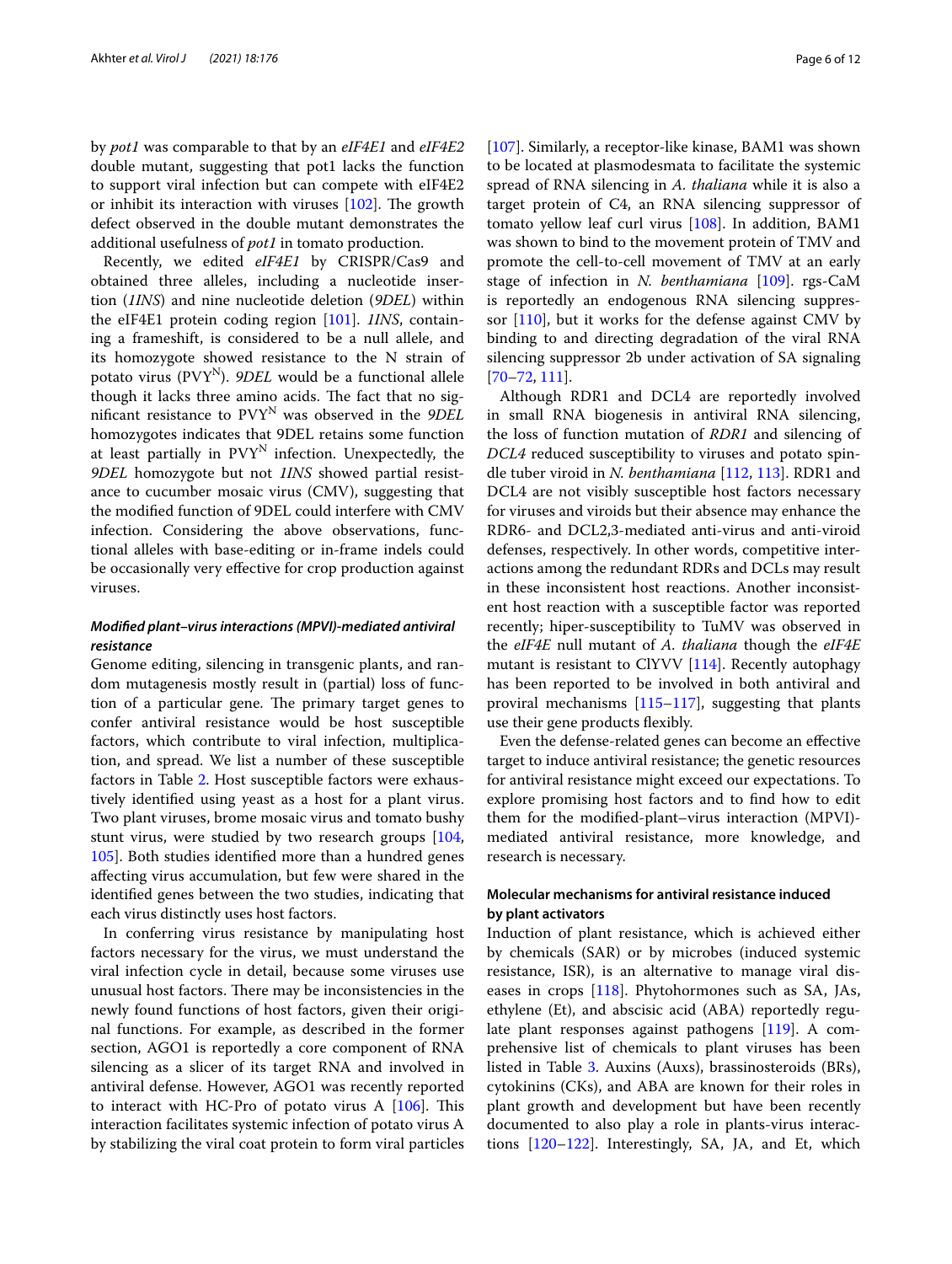| Plant activator and microbe <sup>a</sup>           | Virusb                             | Host                                         | Resistance   | Hormones <sup>c</sup> | Reference  |
|----------------------------------------------------|------------------------------------|----------------------------------------------|--------------|-----------------------|------------|
| <b>ASM</b>                                         | PIAMV, PVX, TuMV, CCYV             | Nicotiana benthamiana, Cucumis melo          | Systemic     | <b>SA</b>             | [131, 132] |
| <b>BABA</b>                                        | <b>TMV</b>                         | N. tabacum                                   | <b>HR</b>    | <b>SA</b>             | [133]      |
| Probenazol                                         | <b>TMV</b>                         | N. tabacum                                   | <b>HR</b>    | <b>SA</b>             | [134]      |
|                                                    | <b>TMV</b>                         | N. benthamiana                               | Systemic     | <b>BR</b>             | [135]      |
| Brassinosteroid                                    | <b>RSV</b>                         | Oyaza sativa                                 | Systemic     | JA/BR                 | [136]      |
|                                                    | <b>CMV</b>                         | Cucurbita pepo                               | Systemic     | <b>BR</b>             | $[137]$    |
| Chitosan                                           | <b>TBSV</b>                        | Phaseolus vulgaris                           | <b>HR</b>    | <b>SA</b>             | [138]      |
| Ouassinoids                                        | <b>TMV</b>                         | N. tabacum, N. glutinosa                     | Systemic, HR | Not reported          | [139]      |
| Ouinolizidine alkaloids                            | <b>TMV</b>                         | N. tabacum                                   | Systemic     | Not reported          | [140]      |
| Harpin popW                                        | <b>TMV</b>                         | N. tabacum                                   | <b>HR</b>    | <b>SA</b>             | [141]      |
| Soluble silicon                                    | TRSV, TMV                          | N. tabacum                                   | Systemic     | <b>SA</b>             | [142]      |
| Esterified whey protein fractions<br>(EWPF)        | <b>TMV</b>                         | N. tabacum                                   | <b>HR</b>    | <b>SA</b>             | [143]      |
| Eudesmanolides                                     | <b>TMV</b>                         | N. tabacum, N. glutinosa                     | Systemic, HR | <b>SA</b>             | [144]      |
| Spermine and longer polyamines                     | CMV                                | Arabidopsis thaliana                         | Systemic     | <b>SA</b>             | $[145]$    |
| PABA                                               | <b>TMV</b>                         | Capsicum annuum                              | Systemic     | <b>SA</b>             | [146]      |
| Eugenol                                            | <b>TYLCV</b>                       | Solanum lycopersicum                         | Systemic     | <b>SA</b>             | [147]      |
| Ningnanmicin                                       | <b>TMV</b>                         | N. tabacum                                   | Systemic     | <b>SA</b>             | [148]      |
| <b>SHAM</b>                                        | <b>CMV</b>                         | A. thaliana                                  | Systemic     | <b>SA</b>             | [149]      |
| Ascorobic acid                                     | TuMV                               | Brassica rapa                                | Systemic     | JA                    | [150]      |
| 2.3-butanediol                                     | CMV, TMV                           | $C$ annuum                                   | Systemic     | SA/JA/ET              | [151]      |
| Bacillus amyloliquefaciens strain<br><b>MBI600</b> | TSWV, PVY                          | S. lycopersicum                              | Systemic     | <b>SA</b>             | $[152]$    |
| Bacillus amyloliquefaciens strain 5B6              | BBWV, CMV, PepMoV                  | C. annuum                                    | Systemic     | SA/JA                 | [153]      |
| Penicillium simplicissimum                         | CMV                                | A. thaliana, N. tabacum, N. bentha-<br>miana | Systemic     | SA/ JA/ET             | $[154]$    |
| Trichoderma harzianum strain T-22<br>(T22)         | CMV                                | S. lycopersicum                              | Systemic     | SA/JA/ET              | [155]      |
| Pseudozyma churashimaensis (Yeast)                 | CMV, PeMMoV, PeMoV, BBWV C. annuum |                                              | Systemic     | SA/JA/ET              | [156]      |

<span id="page-6-0"></span>**Table 3** Plant activators and microbes that induce host resistance against plant viruses

<sup>a</sup> ASM, acibenzolar-S-methyl; BABA, β- aminobutyric acid; SHAM, salicylhydroxamic acid; PABA, para-aminobenzoic acid

<sup>b</sup> Abbreviations are explained in Table [1](#page-2-0)

<sup>c</sup> BR, brassinosteroid; SA, salisylic acid; JA, jasmonic acid; ET, ethylene

regulate the defense pathways, exhibit antagonistic interactions with each other. For example, the activation of the SA signaling pathway can repress the JA/Et pathway mainly through the two genes, *NPR1* (*NONEXPRESSER OF PATHOGENESIS RELATED GENE 1*) and *WRKY70*, and the ABA pathway through *NPR1* or its downstream elements [[123](#page-10-11)[–126](#page-10-12)]. Conversely, the activation of the JA/Et pathway represses the expression of certain genes downstream of the SA signaling via *MAPK4* (*MITO-GEN‐ACTIVATED PROTEIN KINASE 4*) and *JIN2* [[124](#page-10-13), [127](#page-10-14)]. However, the SA biosynthesis and its signaling are triggered after viral efectors are recognized by the R proteins that lead to the incompatible interaction. The activation of the incompatible interaction results in host responses to restrict virus spread from the infection site by inducing HR and the accumulation of ROS and PR proteins [[128](#page-10-15), [129\]](#page-10-16). SA is also responsible for

the activation of SAR in distal tissues, which minimizes the damage of secondary attacks by the pathogen. In tomato plants, the exogenous application of SA triggers the expression of the *SlPR1* gene, inducing resistance to TYLCV [[130](#page-10-17)].

#### **Conclusion**

Modifying the host factors necessary for the virus is interesting to potentially confer viral resistance in plants but no such simple solution is available in reality. For example, if the function of the target host factor is not well understood, the knockout of the corresponding gene might also negatively afect the growth and development of the plant. Until recently, it was impossible to specifcally eliminate a target host factor. However, with the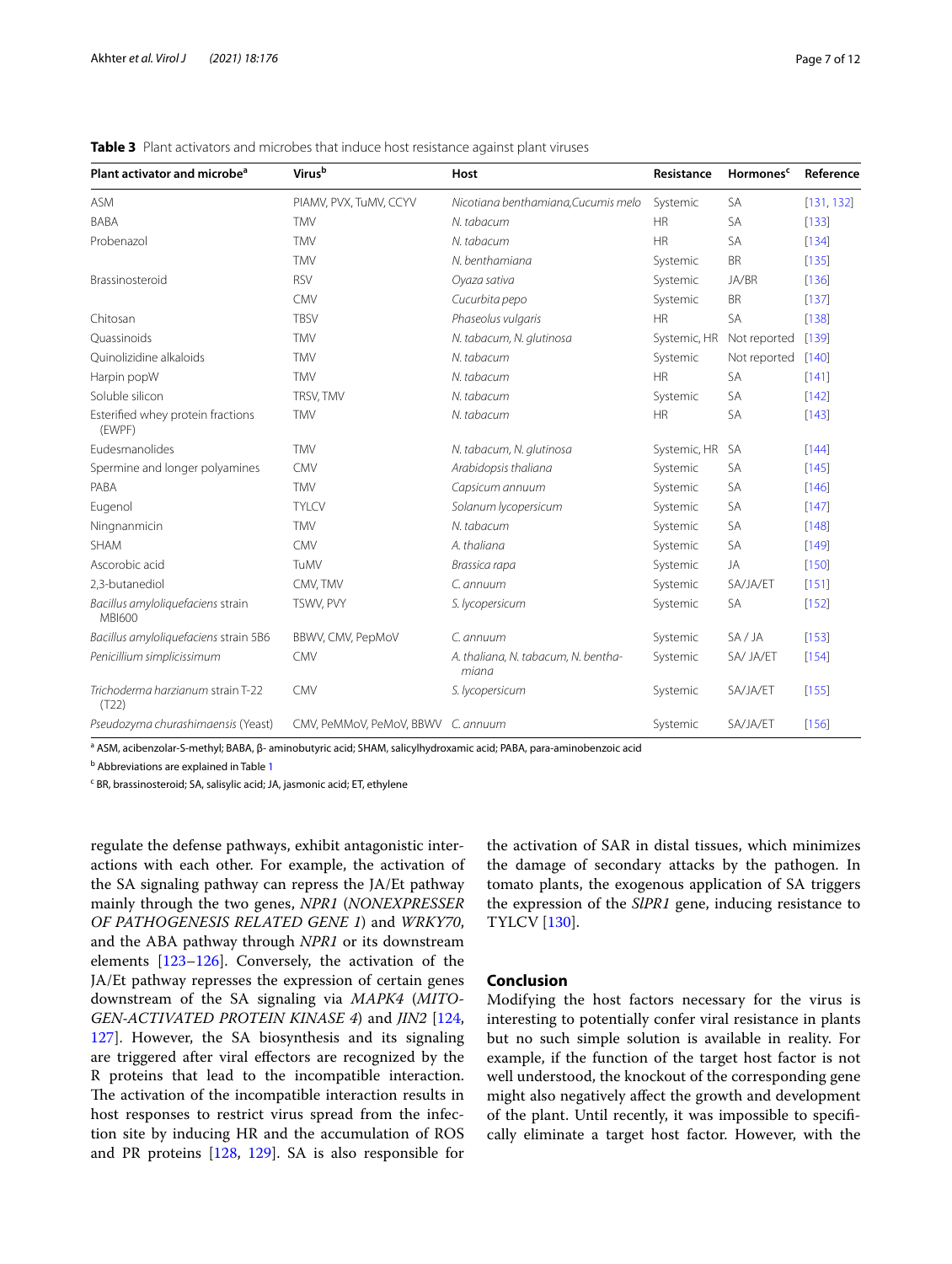recent development of genome editing technologies, we are now able to specifcally edit various host factors, and some of the resulting edited plants acquire unexpected viral resistance not only to the target virus but also to other viruses. Therefore, the possibility of producing new virus-resistant crops by specifcally manipulating host factors based on a good understanding of their functions should be extensively explored.

#### **Abbreviations**

eIF4E: Eukaryotic translation initiation factor 4E; HR: Hypersensitive response; Avr: Avirulence; SAR: Systemic acquired resistance; TMV: Tobacco mosaic virus; PAMP: Pathogen-associated molecular pattern; PTI: Pathogen triggered immunity; ETI: Efector-triggered immunity; PRR: Pattern recognition receptors; RSSs: Viral RNA silencing suppressors; rgs-CaM: Regulator of gene silencing calmodulin related protein; JA: Jasmonic acid; PR: Pathogenesis-related; ROS: Reactive oxygen species; NO: Nitric oxide; NB: Nucleotide-binding; LRR: Leucine-rich-repeat; NBS: Nucleotide-binding site; TIR: Toll and human interleukin receptor; Apaf-1: Apoptotic protease-activating factor-1; CED 4: *Caenorhabditis elegans* Death-4; ATP: Adenosine triphosphate; RNAi: RNA interference; dsRNA: Double-stranded RNA; DCL: Dicer-like enzyme; AGO: Argonaute; vsRNA: Viral small RNA; RDR: RNA-dependent RNA polymerase; siRNA: Short interfering RNA; CP: Coat protein; TSWV: Tomato spotted wilt virus; T-DNA: Transfer DNA; EMS: Ethyl methanesulfonate; nCBP: Novel cap-binding protein; CIYVV: Clover yellow vein virus; TuMV: Turnip mosaic virus; VPg: Viral protein genome linked; CRISPR/Cas9: Clustered regularly interspaced short palindromic repeats/ CRISPR-associated protein 9; *pot1*: Protection of telomere 1; TILLING: Target induced local lesions in genomes; 1INS: One nucleotide insertion; 9 DEL: Nine nucleotides deletion; PVY: Potato virus Y; CMV: Cucumber mosaic virus; MPVI: Modifed plant–virus interactions; HC-pro: Helper component protease; BAM1: Barely any meristem1; SAR: Systemic acquired resistance; ISR: Induced systemic resistance; Et: Ethylene; ABA: Abscisic acid; BR: Brassinosteroids; CKs: Cytokinins; *NPR1*: *Nonexpresser of pathogenesis related gene* 1; *MAPK*: *Mitogen-activated protein kinase*; *SIPR1*: *Solanum lycopersicum pathogenesis related gene* 1; TYLCV: Tomato yellow leaf curl virus; TCV: Turnip crincle virus; PIAMV: Plantago asiatica mosaic virus; PVX: Potato virus X; TEV: Tobacco etch virus; CaMV: Caulifower mosaic virus; PRSV: Papaya ringspot virus; PepMMoV: Pepper mild mottle virus; PepSMV: Pepper severe mosaic virus; CLRDV: Cotton leaf roll dwarf virus; CABMV: Cucurbit aphid borne mosaic virus; PLRV: Potato leaf roll virus; MYMV: Mungbean yellow mosaic virus; BCMV: Bean common mosaic virus; Nsm: Non-structural movement protein; ASM: Acibenzolar-Smethyl; BABA: β-Aminobutyric acid; SHAM: Salicylhydroxamic acid; PABA: Para-aminobenzoic acid.

#### **Acknowledgements**

The authors would like to thank Enago [\(www.enago.jp\)](http://www.enago.jp) for the English language review.

#### **Authors' contributions**

MSA, KSN and CM wrote the manuscript. All authors read and approved the final manuscript.

## **Funding**

Not applicable.

## **Availability of data and materials**

Not applicable.

#### **Declarations**

**Ethics approval and consent to participate** Not applicable.

#### **Consent for publication**

Not applicable.

#### **Competing interests**

CM is the section editor for plant viruses in Virology Journal.

#### **Author details**

<sup>1</sup> Research Faculty of Agriculture, Hokkaido University, Sapporo, Hokkaido 060-8589, Japan. <sup>2</sup> Plant Pathology Division, Bangladesh Agricultural Research Institute (BARI), Joydebpur, Gazipur 1701, Bangladesh.

Received: 9 July 2021 Accepted: 23 August 2021

#### <span id="page-7-0"></span>**References**

- 1. Rejeb I, Pastor V, Mauch-Mani B. Plant responses to simultaneous biotic and abiotic stress: molecular mechanisms. Plants. 2014;3:458–75.
- 2. Suzuki N, Rivero RM, Shulaev V, Blumwald E, Mittler R. Abiotic and biotic stress combinations. New Phytol. 2014;203:32–43.
- <span id="page-7-1"></span>3. Atkinson NJ, Urwin PE. The interaction of plant biotic and abiotic stresses: From genes to the feld. J Exp Bot. 2012;63:3523–43.
- <span id="page-7-2"></span>4. Jones RAC. Global plant virus disease pandemics and epidemics. Plants. 2021;10:233.
- <span id="page-7-3"></span>Akhter MS, Akanda AM, Kobayashi K, Jain RK, Mandal B. Plant virus diseases and their management in Bangladesh. Crop Prot. 2019;118:57–65.
- <span id="page-7-4"></span>6. Maule AJ, Caranta C, Boulton MI. Sources of natural resistance to plant viruses: status and prospects. Mol Plant Pathol. 2007;8:223–31.
- <span id="page-7-5"></span>7. Kang BC, Yeam I, Jahn MM. Genetics of plant virus resistance. Annu Rev Phytopathol. 2005;43:581–621.
- <span id="page-7-6"></span>8. Whitham S, Dinesh-Kumar SP, Choi D, Hehl R, Corr C, Baker B. The product of the tobacco mosaic virus resistance gene N: similarity to toll and the interleukin-1 receptor. Cell. 1994;78:1101–15.
- <span id="page-7-7"></span>9. Dinesh-Kumar SP, Tham WH, Baker BJ. Structure-function analysis of the tobacco mosaic virus resistance gene N. Proc Natl Acad Sci USA. 2000;97:14789–14789.
- <span id="page-7-8"></span>10. Verberne MC, Hoekstra J, Bol JF, Linthorst HJM. Signaling of systemic acquired resistance in tobacco depends on ethylene perception. Plant J. 2003;35:27–32.
- <span id="page-7-9"></span>11. Jones JDG, Dangl JL. The plant immune system. Nature. 2006;444:323–9.
- 12. Dangl JL, Jones JDG. Plant pathogens and integrated defence responses to infection. Nature. 2001;411:826–33.
- <span id="page-7-10"></span>13. Van Der Hoorn RAL, Kamoun S. From guard to decoy: a new model for perception of plant pathogen efectors. Plant Cell. 2008;20:2009–17.
- <span id="page-7-11"></span>14. Tena G, Boudsocq M, Sheen J. Protein kinase signaling networks in plant innate immunity. Curr Opin Plant Biol. 2011;14:519–29.
- <span id="page-7-12"></span>15. Nakahara KS, Masuta C. Interaction between viral RNA silencing suppressors and host factors in plant immunity. Curr Opin Plant Biol. 2014;20:88–95.
- <span id="page-7-13"></span>16. Kang SH, Qu F, Morris TJ. A spectrum of HRT-dependent hypersensitive responses elicited by the 52 amino acid N-terminus of turnip crinkle virus capsid protein and its mutants. Virus Res. 2015;200:30–4.
- <span id="page-7-14"></span>17. Takahashi H, Shoji H, Ando S, Kanayama Y, Kusano T, Takeshita M, et al. *RCY1*-mediated resistance to *Cucumber mosaic virus* is regulated by LRR domain-mediated interaction with CMV(Y) following degradation of RCY1. Mol Plant Microbe Interact. 2012;9:1171–85.
- <span id="page-7-15"></span>18. Yamaji Y, Maejima K, Ozeki J, Komatsu K, Shiraishi T, Okano Y, et al. Lectin-mediated resistance impairs plant virus infection at the cellular level. Plant Cell. 2012;24:778–93.
- <span id="page-7-16"></span>19. Yoshida T, Shiraishi T, Hagiwara KY, Komatsu K, Maejima K, Okano Y, et al. The plant noncanonical antiviral resistance protein JAX1 inhibits potexviral replication by targeting the viral RNA-dependent RNA polymerase. J Virol. 2019;93:e01506-e1518.
- <span id="page-7-17"></span>20. Cosson P, Sofer L, Le QH, Leger V, Schurdi-Levraud V, Whitham SA, et al. RTM3, which controls long-distance movement of potyviruses, is a member of a new plant gene family encoding a meprin and TRAF homology domain-containing protein. Plant Physiol. 2010;154:222–32.
- <span id="page-7-18"></span>21. Adhab M, Angel C, Leisner S, Schoelz JE. The P1 gene of Caulifower mosaic virus is responsible for breaking resistance in Arabidopsis thaliana ecotype. Virology. 2018;523:15–21.
- <span id="page-7-19"></span>22. Ma J, Hou X, Xiao D, Qi L, Wang F, Sun F, et al. Cloning and characterization of the BcTuR3 gene related to resistance to turnip mosaic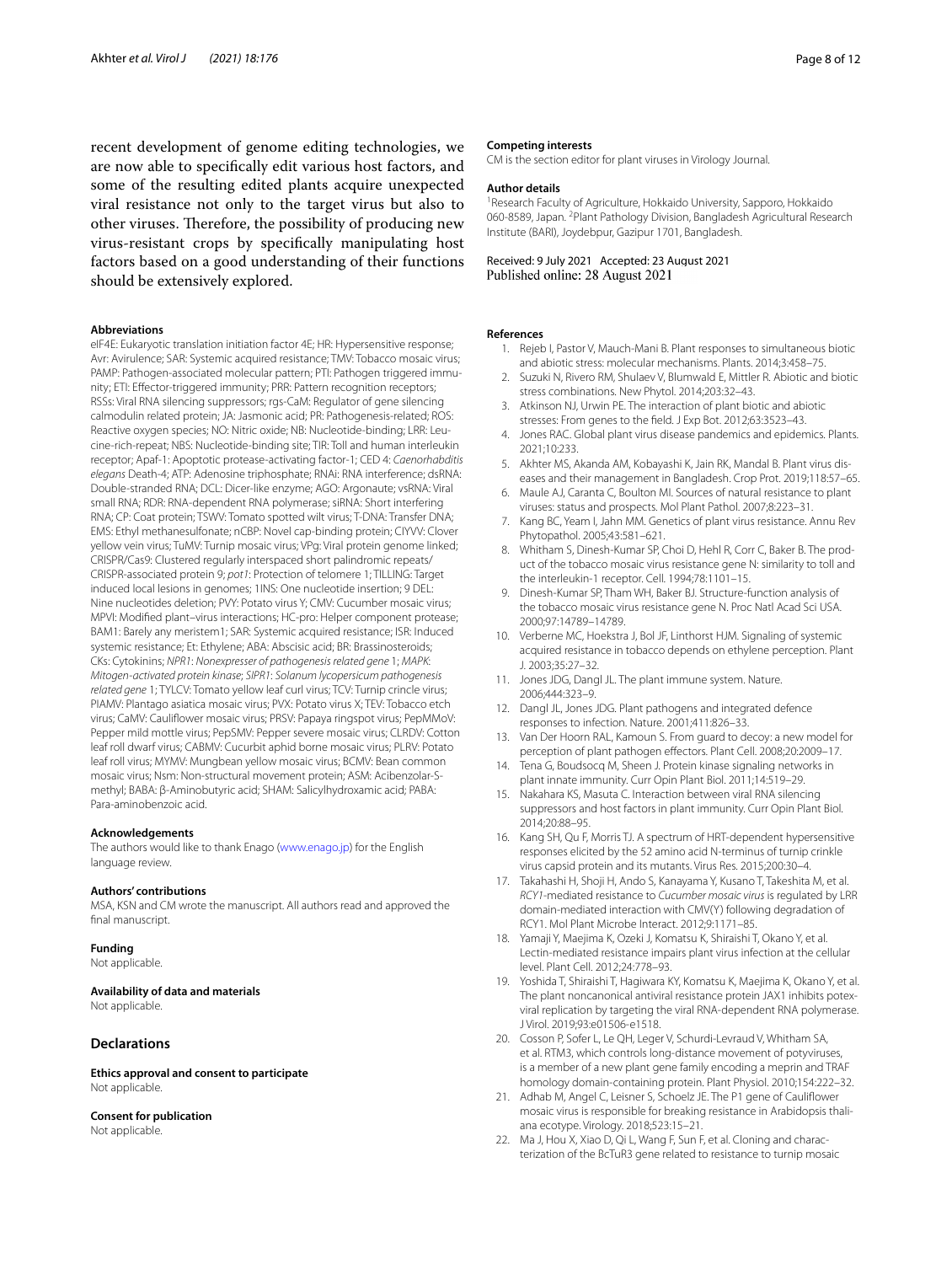virus (TuMV) from non-heading Chinese cabbage. Plant Mol Biol Rep. 2010;28:588–96.

- <span id="page-8-3"></span>23. Jin M, Lee SS, Ke L, Kim JS, Seo MS, Sohn SH, et al. Identifcation and mapping of a novel dominant resistance gene, TuRB07 to Turnip mosaic virus in Brassica rapa. Theor Appl Genet. 2014;127:509–19.
- <span id="page-8-4"></span>24. Tomita R, Sekine KT, Mizumoto H, Sakamoto M, Murai J, Kiba A, et al. Genetic basis for the hierarchical interaction between *Tobamovirus spp*. and *L* resistance gene alleles from diferent pepper species e-Xtra. Mol Plant Microbe Interact. 2011;24:108–17.
- <span id="page-8-5"></span>25. Brotman Y, Normantovich M, Goldenberg Z, Zvirin Z, Kovalski I, Stovbun N. Dual resistance of melon to Fusarium oxysporum races 0 and 2 and to Papaya ring-spot virus is controlled by a pair of head-to-head-oriented NB-LRR genes of unusual architecture. Mol Plant. 2013;6:235–8.
- <span id="page-8-6"></span>26. Kim SB, Lee HY, Seo S, Lee JH, Choi D. RNA-dependent RNA polymerase (NIb) of the potyviruses is an avirulence factor for the broad-spectrum resistance gene Pvr4 in *Capsicum annuum* cv. CM334. PLoS ONE. 2015;10:e0119639.
- <span id="page-8-7"></span>27. Agrofoglio YC, Delfosse VC, Casse MF, Hopp HE, Bonacic Kresic I, Ziegler-Graff V, et al. P0 protein of cotton leafroll dwarf virus-atypical isolate is a weak RNA silencing suppressor and the avirulence determinant that breaks the cotton Cbd gene-based resistance. Plant Pathol. 2019;68:1059–71.
- <span id="page-8-8"></span>28. Wang K, Der Empleo R, Nguyen TTV, Moffett P, Sacco MA. Elicitation of hypersensitive responses in *Nicotiana glutinosa* by the suppressor of RNA silencing protein P0 from poleroviruses. Mol Plant Pathol. 2015;16:435–48.
- <span id="page-8-2"></span>29. Butterbach P, Verlaan MG, Dullemans A, Lohuis D, Visser RGF, Bai Y, et al. Tomato yellow leaf curl virus resistance by *Ty-1* involves increased cytosine methylation of viral genomes and is compromised by cucumber mosaic virus infection. Proc Natl Acad Sci USA. 2014;111:12942–7.
- <span id="page-8-9"></span>30. Shen X, Yan Z, Wang X, Wang Y, Arens M, Du Y, et al. The NLR protein encoded by the resistance gene *Ty-2* is triggered by the replicationassociated protein Rep/C1 of tomato yellow leaf curl virus. Front Plant Sci. 2020;11:545306.
- <span id="page-8-10"></span>31. Zhu M, Jiang L, Bai B, Zhao W, Chen X, Li J, et al. The intracellular immune receptor Sw-5b confers broad-spectrum resistance to tospoviruses through recognition of a conserved 21-amino acid viral efector epitope. Plant Cell. 2017;29:2214–32.
- <span id="page-8-11"></span>32. Huang C, Liu Y, Yu H, Yuan C, Zeng J, Zhao L, et al. Non-structural protein NSm of tomato spotted wilt virus is an avirulence factor recognized by resistance genes of tobacco and tomato via diferent elicitor active sites. Viruses. 2018;10:660.
- <span id="page-8-12"></span>33. Richard MMS, Knip M, Schachtschabel J, Beijaert MS, Takken FLW. Perturbation of nuclear-cytosolic shuttling of Rx1 compromises extreme resistance and translational arrest of potato virus X transcripts. Plant J. 2021;106:468–79.
- <span id="page-8-13"></span>34. Grech-Baran M, Witek K, Szajko K, Witek AI, Morgiewicz K, Wasilewicz-Flis I, et al. Extreme resistance to *Potato virus Y* in potato carrying the *Rysto* gene is mediated by a TIR-NLR immune receptor. Plant Biotechnol J. 2020;18:655–67.
- <span id="page-8-14"></span>35. Maiti S, Paul S, Pal A. Isolation, characterization, and structure analysis of a non-TIR-NBS-LRR encoding candidate gene from MYMIV-resistant Vigna mungo. Mol Biotechnol. 2012;52:217–33.
- <span id="page-8-0"></span>36. Robaglia C, Caranta C. Translation initiation factors: a weak link in plant RNA virus infection. Trends Plant Sci. 2006;11:40–5.
- <span id="page-8-1"></span>37. Hashimoto M, Neriya Y, Yamaji Y, Namba S. Recessive resistance to plant viruses: potential resistance genes beyond translation initiation factors. Front Microbiol. 2016;7:1695.
- <span id="page-8-15"></span>38. Feng X, Myers JR, Karasev AV. Bean common mosaic virus isolate exhibits a novel pathogenicity profle in common bean, overcoming the bc-3 resistance allele coding for the mutated eIF4E translation initiation factor. Phytopathology. 2015;105:1487–95.
- <span id="page-8-16"></span>39. Choi SH, Nakahara KS, Andrade M, Uyeda I. Characterization of the recessive resistance gene *cyv1* of *Pisum sativum* against *Clover yellow vein virus*. J Gen Plant Pathol. 2012;78:269–76.
- <span id="page-8-17"></span>40. Perez K, Yeam I, Kang BC, Ripoll DR, Kim J, Murphy JF, et al. Tobacco etch virus infectivity in Capsicum spp. is determined by a maximum of three amino acids in the viral virulence determinant VPg. Mol Plant Microbe Interact. 2012;25:1562–73.
- <span id="page-8-18"></span>41. Orjuela J, Deless EF, Kolade O, Cheron S, Ghesquiere A, Albar L. A recessive resistance to *Rice yellow mottle virus* is associated with a rice

homolog of the *CPR5* gene, a regulator of active defense mechanisms. Mol Plant Microbe Interact. 2013;26:1455–6143.

- <span id="page-8-19"></span>42. Naderpour M, Lund OS, Larsen R, Johansen E. Potyviral resistance derived from cultivars of *Phaseolus vulgaris* carrying *bc-3* is associated with the homozygotic presence of a mutated *eIF4E* allele. Mol Plant Pathol. 2010;11:255–63.
- <span id="page-8-20"></span>43. Yang P, Perovic D, Habekuss A, Zhou RN, Graner A, Ordon F, et al. Genebased high-density mapping of the gene *rym7* conferring resistance to *Barley mild mosaic virus* (BaMMV). Mol Breed. 2013;32:27–37.
- <span id="page-8-21"></span>44. Shopan J, Mou H, Zhang L, Zhang C, Ma W, Walsh JA, et al. Eukaryotic translation initiation factor 2B-beta (eIF2Bβ), a new class of plant virus resistance gene. Plant J. 2017;90:929–40.
- <span id="page-8-22"></span>45. Keima T, Hagiwara-Komoda Y, Hashimoto M, Neriya Y, Koinuma H, et al. Defciency of the eIF4E isoform nCBP limits the cell-to-cell movement of a plant virus encoding triple-gene-block proteins in Arabidopsis thaliana. Sci Rep. 2017;7:1–13.
- <span id="page-8-23"></span>46. Gomez MA, Lin ZD, Moll T, Chauhan RD, Hayden L, Renninger K, et al. Simultaneous CRISPR/Cas9-mediated editing of cassava eIF4E isoforms nCBP-1 and nCBP-2 reduces cassava brown streak disease symptom severity and incidence. Plant Biotechnol J. 2019;17:421–34.
- <span id="page-8-24"></span>47. Ruyi R, Qiang Z, Futai N, Qiu J, Xiuqing W, Jicheng W. Breeding for PVY resistance in tobacco LJ911 using CRISPR/Cas9 technology. Crop Breed Appl Biotechnol. 2021;21:31682116.
- <span id="page-8-25"></span>48. Kumar S, Dubey AK, Karmakar R, Kini KR, Mathew MK, Prakash HS. Inhibition of TMV multiplication by siRNA constructs against TOM1 and TOM3 genes of *Capsicum annuum*. J Virol Methods. 2012;186:78–85.
- <span id="page-8-26"></span>49. Koeda S, Onouchi M, Mori N, Pohan NS, Nagano AJ, Kesumawati E. A recessive gene *pepy-1* encoding Pelota confers resistance to begomovirus isolates of PepYLCIV and PepYLCAV in *Capsicum annuum*. Theor Appl Genet. 2021;134:2947–64.
- <span id="page-8-27"></span>50. Nishikiori M, Mori M, Dohi K, Okamura H, Katoh E, Naito S, et al. A host small GTP-binding protein ARL8 plays crucial roles in tobamovirus RNA replication. PLoS Pathog. 2011;7:e1002409.
- <span id="page-8-28"></span>51. Castelló MJ, Carrasco JL, Vera P. DNA-binding protein phosphatase AtDBP1 mediates susceptibility to two potyviruses in *Arabidopsis*. Plant Physiol. 2010;153:1521–5.
- <span id="page-8-29"></span>52. Ouibrahim L, Mazier M, Estevan J, Pagny G, Decroocq V, Desbiez C, et al. Cloning of the Arabidopsis *rwm1* gene for resistance to *Watermelon mosaic virus* points to a new function for natural virus resistance genes. Plant J. 2014;79:705–16.
- <span id="page-8-30"></span>53. Poque S, Pagny G, Ouibrahim L, Chague A, Eyquard JP, Caballero M, et al. Allelic variation at the *rpv1* locus controls partial resistance to *Plum pox virus* infection in *Arabidopsis thaliana*. BMC Plant Biol. 2015;15:159.
- <span id="page-8-31"></span>54. Hashimoto M, Neriya Y, Keima T, Iwabuchi N, Koinuma H, Hagiwara KY, et al. EXA1, a GYF domain protein, is responsible for loss-of-susceptibility to plantago asiatica mosaic virus in *Arabidopsis thaliana*. Plant J. 2016;88:1120–31.
- <span id="page-8-32"></span>55. Dunoyer P, Thomas C, Harrison S, Revers F, Maule A. A cysteine-rich plant protein potentiates *Potyvirus* movement through an interaction with the virus genome-linked protein VPg. J Virol. 2004;78:2301–9.
- <span id="page-8-33"></span>56. Amari K, Boutant E, Hofmann C, Schmitt-Keichinger C, Fernandez-Calvino L, Didier P, et al. A family of plasmodesmal proteins with receptor-like properties for plant viral movement proteins. PLoS Pathog. 2010;6:e1001119.
- <span id="page-8-34"></span>57. Vijayapalani P, Maeshima M, Nagasaki-Takekuchi N, Miller WA. Interaction of the trans-frame potyvirus protein P3N-PIPO with host protein PCaP1 facilitates potyvirus movement. PLoS Pathog. 2012;8:e1002639.
- <span id="page-8-35"></span>58. Lewis JD, Lazarowitz SG. Arabidopsis synaptotagmin SYTA regulates endocytosis and virus movement protein cell-to-cell transport. Proc Natl Acad Sci USA. 2010;107:2491–6.
- <span id="page-8-36"></span>59. Uchiyama A, Shimada-Beltran H, Levy A, Zheng JY, Javia PA, Lazarowitz SG. The *Arabidopsis* synaptotagmin SYTA regulates the cell-to-cell movement of diverse plant viruses. Front Plant Sci. 2014;5:584.
- <span id="page-8-37"></span>60. Jiang S, Lu Y, Li K, Lin L, Zheng H, Yan F, et al. Heat shock protein 70 is necessary for *Rice stripe virus* infection in plants. Mol Plant Pathol. 2014;15:907–17.
- <span id="page-8-38"></span>61. Feng Z, Xue F, Xu M, Chen X, Zhao W, Garcia-Murria MJ, et al. The ER-membrane transport system is critical for intercellular trafficking of the NSm movement protein and tomato spotted wilt tospovirus. PLoS Pathog. 2016;12:e1005443.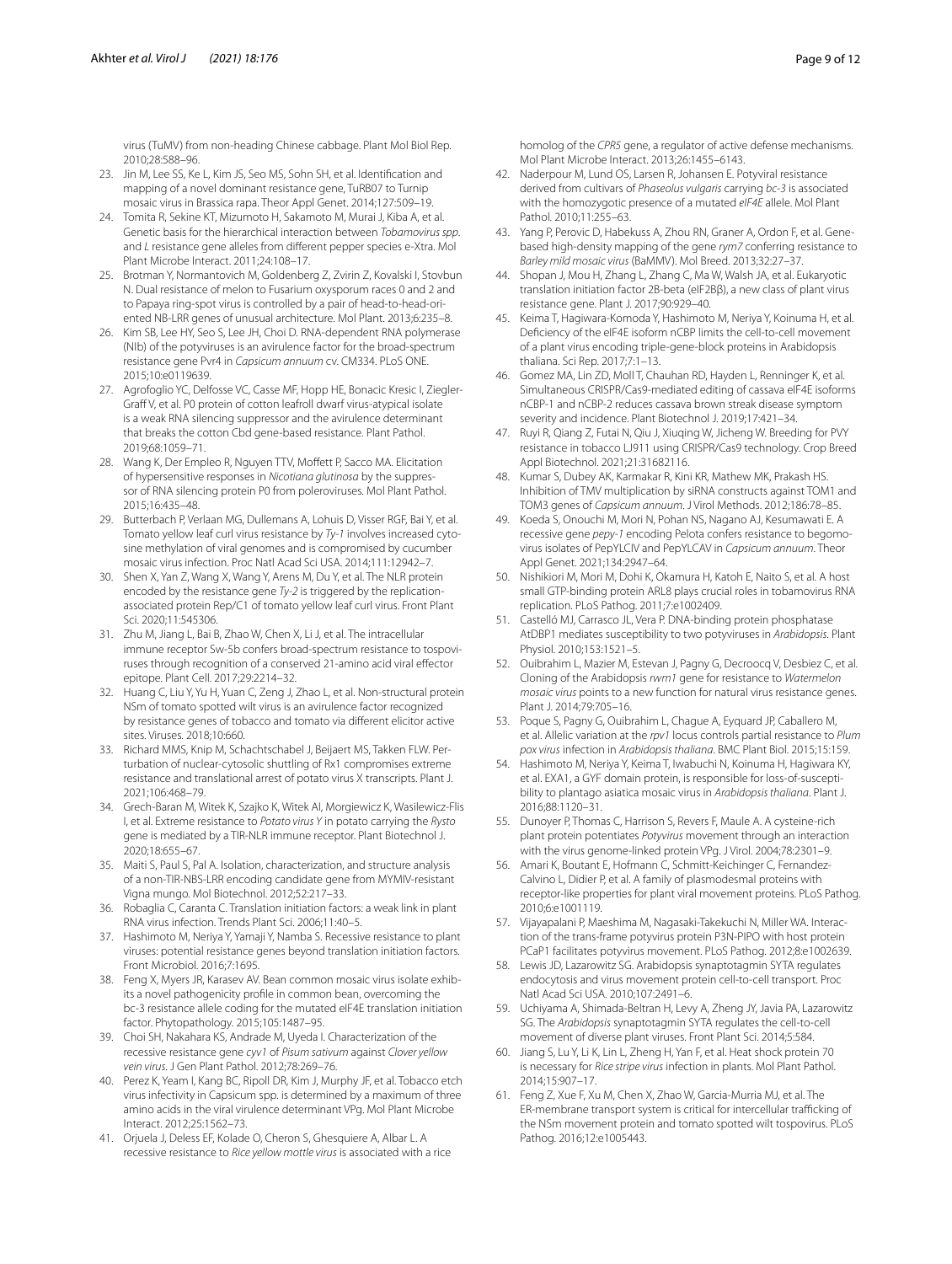- <span id="page-9-21"></span>62. Yang P, Lupken T, Habekuss A, Hensel G, Steuernagel B, Kilian B, et al. PROTEIN DISULFIDE ISOMERASE LIKE 5–1 is a susceptibility factor to plant viruses. Proc Natl Acad Sci USA. 2014;111:2104–9.
- <span id="page-9-22"></span>63. Zhang L, Chen H, Brandizzi F, Verchot J, Wang A. The UPR branch IRE1-bZIP60 in plants plays an essential role in viral infection and is complementary to the only UPR pathway in yeast. PLoS Genet. 2015;11:e1005164.
- <span id="page-9-23"></span>64. Ye C, Dickman MB, Whitham SA, Payton M, Verchot J. The unfolded protein response is triggered by a plant viral movement protein. Plant Physiol. 2011;156:741–55.
- <span id="page-9-24"></span>65. Zou LJ, Deng XG, Han XY, Tan WR, Zhu LJ, Xi DH, et al. Role of transcription factor HAT1 in modulating *Arabidopsis thaliana* response to *Cucumber mosaic virus*. Plant Cell Physiol. 2016;57:1879–89.
- <span id="page-9-0"></span>66. Ketzinel-Gilad M, Shaul Y, Galun E. RNA interference for antiviral therapy. J Gene Med. 2006;8:933–50.
- <span id="page-9-1"></span>67. Voinnet O. RNA silencing as a plant immune system against viruses. Trends Genet. 2001;17:449–59.
- <span id="page-9-2"></span>68. Gomes LC, Dikic I. Autophagy in antimicrobial immunity. Mol Cell. 2014;54:224–33.
- <span id="page-9-3"></span>69. Luo H. Interplay between the virus and the ubiquitin-proteasome system: molecular mechanism of viral pathogenesis. Curr Opin Virol. 2016;17:1–10.
- <span id="page-9-4"></span>70. Nakahara KS, Masuta C, Yamada S, Shimura H, Kashihara Y, Wada TS, et al. Tobacco calmodulin-like protein provides secondary defense by binding to and directing degradation of virus RNA silencing suppressors. Proc Natl Acad Sci USA. 2012;109:10113–8.
- 71. Jeon EJ, Tadamura K, Murakami T, Inaba J, Kim BM, Sato M, et al. rgs-CaM detects and counteracts viral RNA silencing suppressors in plant immune priming. J Virol. 2017;91:e00761-e817.
- <span id="page-9-5"></span>72. Miyashita Y, Atsumi G, Nakahara KS. Trade-offs for viruses in overcoming innate immunities in plants. Mol Plant Microbe Interact. 2016;29:595–8.
- <span id="page-9-6"></span>73. Dangl JL, Dietrich RA, Richberg MH. Death don't have no mercy: Cell death programs in plant–microbe interactions. Plant Cell. 1996;8:1793–807.
- <span id="page-9-7"></span>74. Hammond-Kosack KE, Jones JD. Resistance gene-dependent plant defense responses. Plant Cell. 1996;8:1773–91.
- <span id="page-9-8"></span>75. Richberg MH, Aviv DH, Dangl JL. Dead cells do tell tales. Curr Opin Plant Biol. 1998;1:480–5.
- <span id="page-9-9"></span>76. Yang KY, Liu Y, Zhang S. Activation of a mitogen-activated protein kinase pathway is involved in disease resistance in tobacco. Proc Natl Acad Sci USA. 2001;98:741–6.
- <span id="page-9-10"></span>77. Meyers BC, Kozik A, Griego A, Kuang H, Michelmore RW. Genomewide analysis of NBS-LRR-encoding genes in Arabidopsis. Plant Cell. 2003;15:809–34.
- <span id="page-9-11"></span>78. Collier SM, Moffett P. NB-LRRs work a "bait and switch" on pathogens. Trends in Plant Science. Trends Plant Sci. 2009;14:521–9.
- 79. Moffett P. Mechanisms of recognition in dominant R gene mediated resistance. Adv Virus Res. 2009;75:1–33.
- 80. Rairdan GJ, Moffett P. Distinct domains in the ARC region of the potato resistance protein Rx mediate LRR binding and inhibition of activation. Plant Cell. 2006;18:2082–93.
- <span id="page-9-12"></span>81. Rairdan GJ, Collier SM, Sacco MA, Baldwin TT, Boettrich T, Mofett P. The coiled-coil and nucleotide binding domains of the potato Rx disease resistance protein function in pathogen recognition and signaling. Plant Cell. 2008;20:739–51.
- <span id="page-9-13"></span>82. Grishok A, Pasquinelli AE, Conte D, Li N, Parrish S, Ha I, et al. Genes and mechanisms related to RNA interference regulate expression of the small temporal RNAs that control *C. elegans* developmental timing. Cell. 2001;106:23–34.
- 83. Hammond SM, Caudy AA, Hannon GJ. Post-transcriptional gene silencing by double-stranded RNA. Nat Rev Genet. 2001;2:110–9.
- <span id="page-9-14"></span>84. Wang MB, Masuta C, Smith NA, Shimura H. RNA silencing and plant viral diseases. Mol Plant Microbe Interact. 2012;25:1275–85.
- <span id="page-9-15"></span>85. Zhou R, Rana TM. RNA-based mechanisms regulating host-virus interactions. Immunol Rev. 2013;253:97–111.
- <span id="page-9-16"></span>86. Marathe R, Anandalakshmi R, Smith TH, Pruss GJ, Vance VB. RNA viruses as inducers, suppressors and targets of post-transcriptional gene silencing. Plant Mol Biol. 2000;43:295–306.
- <span id="page-9-17"></span>87. Ding SW, Voinnet O. Antiviral immunity directed by small RNAs. Cell. 2007;130:413–26.
- <span id="page-9-18"></span>88. Pumplin N, Voinnet O. RNA silencing suppression by plant pathogens: defence, counter-defence and counter-counter-defence. Nat Rev Microbiol. 2013;11:745–60.
- <span id="page-9-19"></span>89. Teixeira RM, Ferreira MA, Raimundo GAS, Fontes EPB. Geminiviral triggers and suppressors of plant antiviral immunity. Microorganisms. 2021;9:775.
- <span id="page-9-20"></span>90. Burgyán J, Havelda Z. Viral suppressors of RNA silencing. Trends Plant Sci. 2011;16:265–72.
- <span id="page-9-25"></span>91. Kim H, Shimura H, Masuta C. Advancing toward commercial application of RNA silencing-based strategies to protect plants from viral diseases. J Gen Plant Pathol. 2019;85:321–8.
- <span id="page-9-26"></span>92. Tripathi S, Suzuki JY, Ferreira SA, Gonsalves D. Papaya ringspot virus-P: characteristics, pathogenicity, sequence variability and control. Mol Plant Pathol. 2008;9:269–80.
- <span id="page-9-27"></span>93. Konakalla NC, Bag S, Deraniyagala AS, Culbreath AK, Pappu HR. Induction of plant resistance in tobacco (*Nicotiana tabacum*) against tomato spotted wilt orthotospovirus through foliar application of dsRNA. Viruses. 2021;13:662.
- <span id="page-9-28"></span>94. Truniger V, Aranda MA. Recessive resistance to plant viruses. Adv Virus Res. 2009;75:119–59.
- <span id="page-9-29"></span>95. Schaad MC, Anderberg RJ, Carrington JC. Strain-specifc interaction of the tobacco etch virus Nla protein with the translation initiation factor elF4E in the yeast two-hybrid system. Virology. 2000;273:300–6.
- 96. Yeam I, Cavatorta JR, Ripoll DR, Kang BC, Jahn MM. Functional dissection of naturally occurring amino acid substitutions in eIF4E that confers recessive potyvirus resistance in plants. Plant Cell. 2007;19:2913–28.
- <span id="page-9-30"></span>97. Cavatorta JR, Savage AE, Yeam I, Gray SM, Jahn MM. Positive Darwinian selection at single amino acid sites conferring plant virus resistance. J Mol Evol. 2008;67:551–9.
- <span id="page-9-31"></span>98. Bastet A, Robaglia C, Gallois JL. eIF4E resistance: Natural variation should guide gene editing. Trends Plant Sci. 2017;22:411–9.
- <span id="page-9-32"></span>99. Sato M, Nakahara K, Yoshii M, Ishikawa M, Uyeda I. Selective involvement of members of the eukaryotic initiation factor 4E family in the infection of Arabidopsis thaliana by potyviruses. FEBS Lett. 2005;579:1167–71.
- <span id="page-9-33"></span>100. Bastet A, Zafrov D, Giovinazzo N, Guyon-Debast A, Nogué F, Robaglia C, et al. Mimicking natural polymorphism in eIF4E by CRISPR-Cas9 base editing is associated with resistance to potyviruses. Plant Biotechnol J. 2019;17:1736–50.
- <span id="page-9-34"></span>101. Atarashi H, Kwon J, Jayasinghe WH, Kim H, Taninaka Y, Igarashi M, et al. Artifcially edited alleles of the eukaryotic translation initiation factor 4E1 gene diferentially reduce susceptibility to cucumber mosaic virus and potato virus Y in tomato. Front Microbiol. 2020;11:564310.
- <span id="page-9-35"></span>102. Gauffier C, Lebaron C, Moretti A, Constant C, Moquet F, Bonnet G, et al. A TILLING approach to generate broad-spectrum resistance to potyviruses in tomato is hampered by eIF4E gene redundancy. Plant J. 2016;85:717–29.
- <span id="page-9-36"></span>103. Piron F, Nicolaï M, Minoïa S, Piednoir E, Moretti A, Salgues A, et al. An induced mutation in tomato eiF4E leads to immunity to two potyviruses. PLoS ONE. 2010;5:e11313.
- <span id="page-9-37"></span>104. Panavas T, Serviene E, Brasher J, Nagy PD. Yeast genome-wide screen reveals dissimilar sets of host genes afecting replication of RNA viruses. Proc Natl Acad Sci USA. 2005;102:7326–31.
- <span id="page-9-38"></span>105. Ishikawa M, Díez J, Restrepo-Hartwig M, Ahlquist P. Yeast mutations in multiple complementation groups inhibit brome mosaic virus RNA replication and transcription and perturb regulated expression of the viral polymerase-like gene. Proc Natl Acad Sci USA. 1997;94:13810–5.
- <span id="page-9-39"></span>106. Ivanov KI, Eskelin K, Basic M, De S, Lohmus A, Varjosalo M, et al. Molecular insights into the function of the viral RNA silencing suppressor HCPro. Plant J. 2016;85:30–45.
- <span id="page-9-40"></span>107. Pollari M, De S, Wang A, Makinen K. The potyviral silencing suppressor HCPro recruits and employs host ARGONAUTE1 in pro-viral functions. PLoS Pathog 2020;16:e1008965.
- <span id="page-9-41"></span>108. Rosas-Diaz T, Zhang D, Fan P, Wang L, Ding X, Jiang Y, et al. A virustargeted plant receptor-like kinase promotes cell-to-cell spread of RNAi. Proc Natl Acad Sci USA. 2018;115:1388–93.
- <span id="page-9-42"></span>109. Tran PT, Citovsky V. Receptor-like kinase BAM1 facilitates early movement of the Tobacco mosaic virus. Commun Biol. 2021;4:1–11.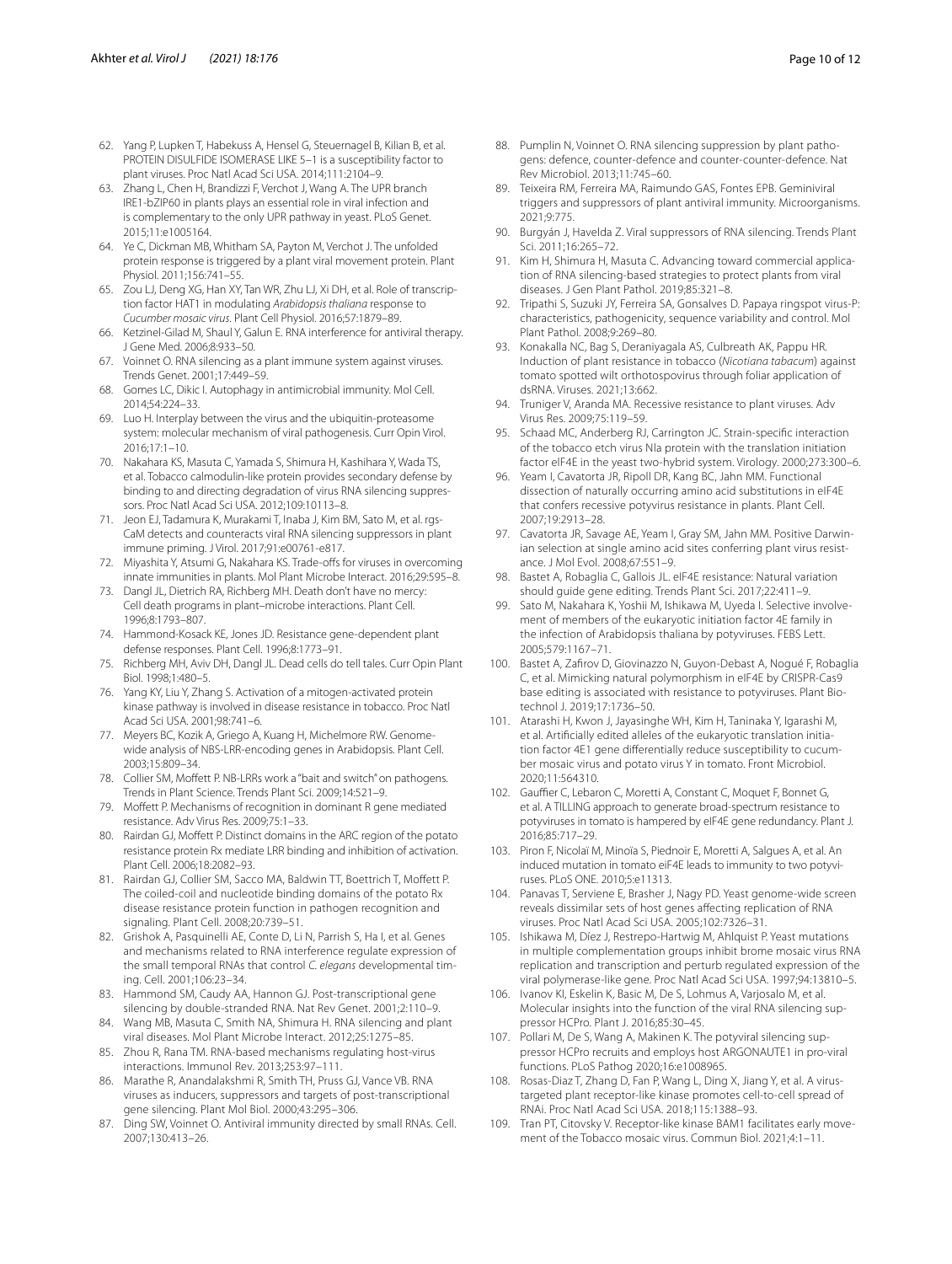- <span id="page-10-0"></span>110. Anandalakshmi R, Marathe R, Ge X, Herr JM Jr, Mau C, Mallory A, et al. A calmodulin-related protein that suppresses posttranscriptional gene silencing in plants. Science. 2000;290:142–4.
- <span id="page-10-1"></span>111. Tadamura K, Nakahara KS, Masuta C, Uyeda I. Wound-induced rgs-CaM gets ready for counterresponse to an early stage of viral infection. Plant Signal Behav. 2012;7:1548–51.
- <span id="page-10-2"></span>112. Ying XB, Dong L, Zhu H, Duan CG, Du QS, Lv DQ, et al. RNA-dependent RNA polymerase 1 from *Nicotiana tabacum* suppresses RNA silencing and enhances viral infection in *Nicotiana benthamiana*. Plant Cell. 2010;22:1358–72.
- <span id="page-10-3"></span>113. Katsarou K, Mavrothalassiti E, Dermauw W, van Leeuwen T, Kalantidis K. Combined activity of DCL2 and DCL3 is crucial in the defense against potato spindle tuber viroid. PLoS Pathog. 2016;12:1–24.
- <span id="page-10-4"></span>114. Zafrov D, Giovinazzo N, Bastet A, Gallois JL. When a knockout is an Achilles' heel: Resistance to one potyvirus species triggers hypersusceptibility to another one in Arabidopsis thaliana. Mol Plant Pathol. 2021;22:334–47.
- <span id="page-10-5"></span>115. Clavel M, Michaeli S, Genschik P. Autophagy: a double-edged sword to fight plant viruses. Trends Plant Sci. 2017;22:646-8.
- 116. Yang M, Ismayil A, Liu Y. Autophagy in plant–virus interactions. Annu Rev Virol. 2020;7:403–19.
- <span id="page-10-6"></span>117. Kushwaha NK, Hafren A, Hofus D. Autophagy-virus interplay in plants: from antiviral recognition to proviral manipulation. Mol Plant Pathol. 2019;20:1211–6.
- <span id="page-10-7"></span>118. Faoro F, Gozzo F. Is modulating virus virulence by induced systemic resistance realistic? Plant Sci. 2015;234:1–13.
- <span id="page-10-8"></span>119. Alazem M, Lin NS. Roles of plant hormones in the regulation of hostvirus interactions. Mol Plant Pathol. 2015;16:529–40.
- <span id="page-10-9"></span>120. Denance N, Sanchez-Vallet A, Goffner D, Molina A. Disease resistance or growth: the role of plant hormones in balancing immune responses and ftness costs. Front Plant Sci. 2013;4:155.
- 121. Pieterse CM, Leon-Reyes A, Van der Ent S, Van Wees SC. Networking by small molecule hormones in plant immunity. Nat Chem Biol. 2009;5:308–16.
- <span id="page-10-10"></span>122. Santner A, Calderon-Villalobos LI, Estelle M. Plant hormones are versatile chemical regulators of plant growth. Nat Chem Biol. 2009;5:301–7.
- <span id="page-10-11"></span>123. Bari R, Jones J. Role of plant hormones in plant defence responses. Plant Mol Biol. 2009;69:473–88.
- <span id="page-10-13"></span>124. Koornneef A, Pieterse CMJ. Cross talk in defense signaling. Plant Physiol. 2008;146:839–44.
- 125. Spoel SH, Koornneef A, Claessens SMC, Korzelius JP, Van Pelt JA, Mueller MJ, et al. NPR1 modulates cross-talk between salicylate- and jasmonate- dependent defense pathways through a novel function in the cytosol. Plant Cell. 2003;15:760–70.
- <span id="page-10-12"></span>126. Yasuda M, Ishikawa A, Jikumaru Y, Seki M, Umezawa T, Asami T, et al. Antagonistic interaction between systemic acquired resistance and the abscisic acid-mediated abiotic stress response in Arabidopsis. Plant Cell. 2008;20:1678–92.
- <span id="page-10-14"></span>127. Kachroo A, Kachroo P. Salicylic acid, jasmonic acid and ethylenemediated regulation of plant defense signaling. In: Setlow JK, editor. Genetic engineering: Principles and methods. Springer: US; 2007. p. 55–83.
- <span id="page-10-15"></span>128. Alamillo JM, Saenz P, Garcia JA. Salicylic acid-mediated and RNAsilencing defense mechanisms cooperate in the restriction of systemic spread of plum pox virus in tobacco. Plant J. 2006;48:217–27.
- <span id="page-10-16"></span>129. Baebler S, Witek K, Petek M, Stare K, Tusek-Znidaric M, Pompe-Novak M, et al. Salicylic acid is an indispensable component of the *Ny-1* resistance-gene-mediated response against *Potato virus Y* infection in potato. J Exp Bot. 2014;65:1095–9.
- <span id="page-10-17"></span>130. Li T, Huang Y, Xu ZS, Wang F, Xiong AS. Salicylic acid-induced diferential resistance to the *Tomato yellow leaf curl virus* among resistant and susceptible tomato cultivars. BMC Plant Biol. 2019;19:1–14.
- <span id="page-10-18"></span>131. Matsuo Y, Novianti F, Takehara M, Fukuhara T, Arie T, Komatsu K. Acibenzolar-s-methyl restricts infection of *Nicotiana benthamiana* by plantago asiatica mosaic virus at two distinct stages. Mol Plant Microbe Interact. 2019;32:1475–86.
- <span id="page-10-19"></span>132. Kobayashi Y, Fukuzawa N, Hyodo A, Kim H, Mashiyama S, Ogihara T, et al. Role of salicylic acid glucosyltransferase in balancing growth and defence for optimum plant ftness. Mol Plant Pathol. 2020;21:429–42.
- <span id="page-10-20"></span>133. Siegrist J, Orober M, Buchenauer H. β-Aminobutyric acid-mediated enhancement of resistance in tobacco to tobacco mosaic virus depends on the accumulation of salicylic acid. Physiol Mol Plant Pathol. 2000;56:95–106.
- <span id="page-10-21"></span>134. Nakashita H, Yoshioka K, Yasuda M, Nitta T, Arai Y, Yoshida S, et al. Probenazole induces systemic acquired resistance in tobacco through salicylic acid accumulation. Physiol Mol Plant Pathol. 2002;61:197–203.
- <span id="page-10-22"></span>135. Deng XG, Zhu T, Peng XJ, Xi DH, Guo H, Yin Y, et al. Role of brassinosteroid signaling in modulating *Tobacco mosaic virus* resistance in *Nicotiana benthamiana*. Sci Rep. 2016;6:20579.
- <span id="page-10-23"></span>136. Hu J, Huang J, Xu H, Wang C, Wen P, You X, et al. Rice stripe virus suppresses jasmonic acid-mediated resistance by hijacking brassinosteroid signaling pathway in rice. PLoS Pathog. 2020;16:e1008801.
- <span id="page-10-24"></span>137. Tao Y, Yu QX, Zhou YH, Shi K, Zhou J, Yu JQ, et al. Application of 24-epibrassinolide decreases the susceptibility to cucumber mosaic virus in zucchini (*Cucurbita pepo* L). Sci Hortic. 2015;195:116–23.
- <span id="page-10-25"></span>138. Gozzo F, Faoro F. Systemic acquired resistance (50 years after discovery): moving from the lab to the feld. J Agric Food Chem. 2013;61:12473–91.
- <span id="page-10-26"></span>139. Yan XH, Chen J, Di YT, Fang X, Dong JH, Sang P, et al. Anti-tobacco mosaic virus (TMV) quassinoids from *Brucea javanlca* (L.) merr. J Agric Food Chem. 2010;58:1572–7.
- <span id="page-10-27"></span>140. Zou J, Zhao L, Yi P, An Q, He L, Li Y, et al. Quinolizidine alkaloids with antiviral and insecticidal activities from the aeeds of *Sophora tonkinensis* gagnep. J Agric Food Chem. 2020;68:15015–26.
- <span id="page-10-28"></span>141. Li JG, Cao J, Sun FF, Niu DD, Yan F, Liu HX, et al. Control of Tobacco mosaic virus by PopW as a result of induced resistance in tobacco under greenhouse and feld conditions. Phytopathology. 2011;101:1202–8.
- <span id="page-10-29"></span>142. Zellner W, Frantz J, Leisner S. Silicon delays *Tobacco ringspot virus* systemic symptoms in *Nicotiana tabacum*. J Plant Physiol. 2011;168:1866–9.
- <span id="page-10-30"></span>143. Wang J, Zhu YK, Wang HY, Zhang H, Wang KY. Inhibitory effects of esterifed whey protein fractions by inducing chemical defense against tobacco mosaic virus (TMV) in tobacco seedlings. Ind Crops Prod. 2012;37:207–12.
- <span id="page-10-31"></span>144. Li S, Li Y, Hao X, Li S, He H, Yan X, et al. Eudesmanolides from *Wedelia trilobata* (L.) Hitchc. as potential inducers of plant systemic acquired resistance. J Agric Food Chem. 2013;61:3884–90.
- <span id="page-10-32"></span>145. Sagor GHM, Liu T, Takahashi T, Niitsu M, Berberich T, Kusano T. Longer uncommon polyamines have a stronger defense gene-induction activity and a higher suppressing activity of *Cucumber mosaic virus* multiplication compared to that of spermine in *Arabidopsis thaliana*. Plant Cell Rep. 2013;32:1477–88.
- <span id="page-10-33"></span>146. Song GC, Choi HK, Ryu CM. The folate precursor *para*-aminobenzoic acid elicits induced resistance against *Cucumber mosaic virus* and *Xanthomonas axonopodis*. Ann Bot. 2013;111:925–34.
- <span id="page-10-34"></span>147. Wang C, Fan Y. Eugenol enhances the resistance of tomato against tomato yellow leaf curl virus. J Sci Food Agric. 2014;94:677–82.
- <span id="page-10-35"></span>148. Han Y, Luo Y, Qin S, Xi L, Wan B, Du L. Induction of systemic resistance against tobacco mosaic virus by Ningnanmycin in tobacco. Pestic Biochem Physiol. 2014;111:14–8.
- <span id="page-10-36"></span>149. Zhu L, Li Y, Ara N, Yang J, Zhang M. Role of a newly cloned alternative oxidase gene (BjAOX1a) in turnip mosaic virus (TuMV) resistance in Mustard. Plant Mol Bio Rep. 2012;30:309–18.
- <span id="page-10-37"></span>150. Fujiwara A, Togawa S, Hikawa T, Matsuura H, Masuta C, Inukai T. Ascorbic acid accumulates as a defense response to *Turnip mosaic virus* in resistant *Brassica rapa* cultivars. J Exp Bot. 2016;67:4391–402.
- <span id="page-10-38"></span>151. Kong HG, Shin TS, Kim TH, Ryu CM. Stereoisomers of the bacterial volatile compound 2,3-butanediol diferently elicit systemic defense responses of pepper against multiple viruses in the feld. Front Plant Sci. 2018;9:90.
- <span id="page-10-39"></span>152. Beris D, Theologidis I, Skandalis N, Vassilakos N. *Bacillus amyloliquefaciens* strain MBI600 induces salicylic acid dependent resistance in tomato plants against *Tomato spotted wilt virus* and *Potato virus Y*. Sci Rep. 2020;8:10320.
- <span id="page-10-40"></span>153. Lee GH, Ryu CM. Spraying of leaf-colonizing *Bacillus amyloliquefaciens* protects pepper from *Cucumber mosaic virus*. Plant Dis. 2016;100:2099–105.
- <span id="page-10-41"></span>154. Elsharkawy MM, Shimizu M, Takahashi H, Hyakumachi M. Induction of systemic resistance against *Cucumber mosaic virus* by *Penicillium*